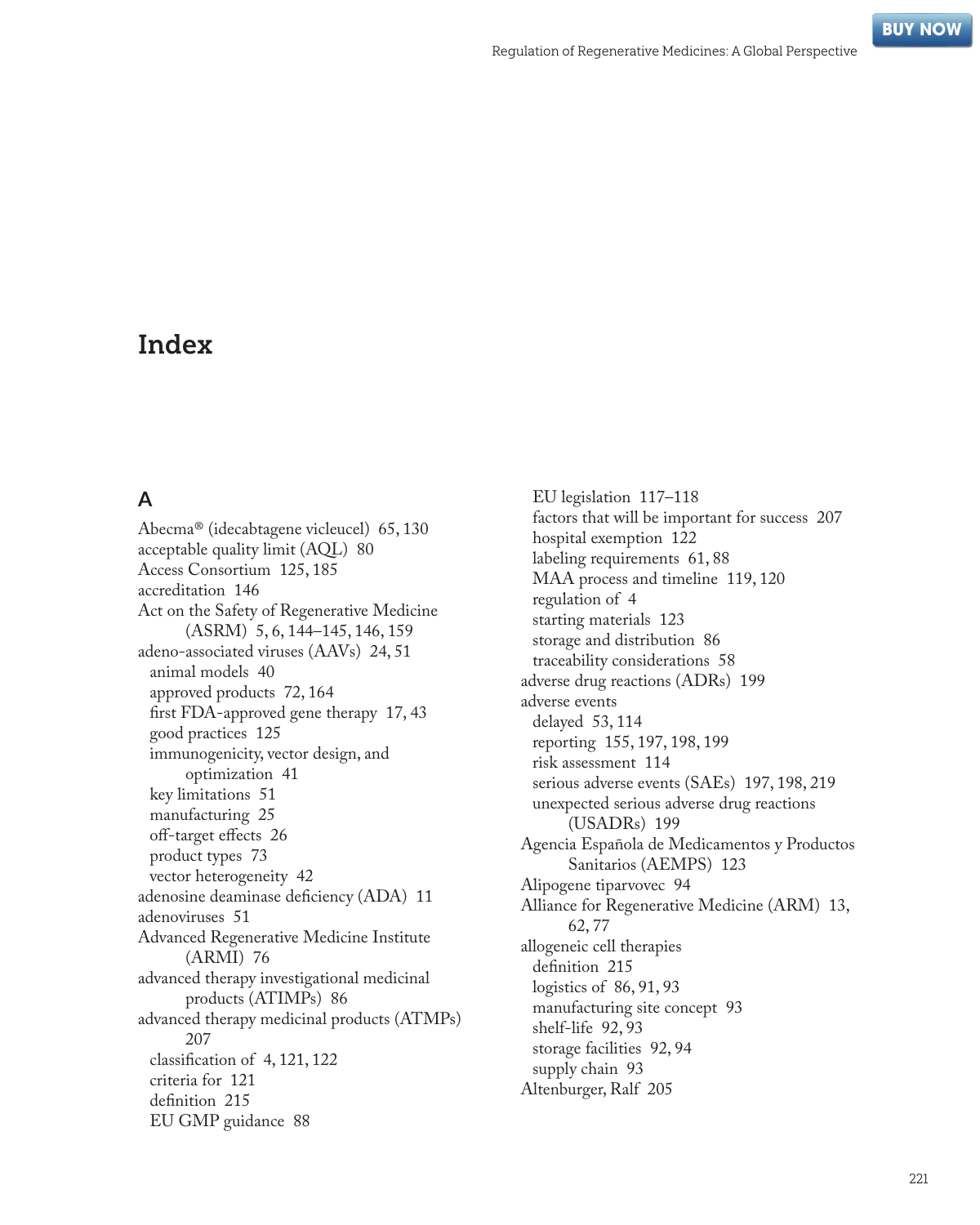American Society for Testing and Materials (ASTM) [76,](#page--1-0) [77](#page--1-0) American Society of Gene and Cell Therapy (ASGCT) [13](#page--1-0) Anderson, Steven A. [103](#page--1-0) animal models [39](#page--1-0), [52](#page--1-0) annual reports [173](#page--1-0) Application of Current Statutory Authorities to Human Somatic Cell Therapy Products and Gene Therapy Products (FDA) [10](#page--1-0) Asilomar Conference on Recombinant DNA [9](#page--1-0) assays [25](#page--1-0) Association for the Advancement of Blood and Biotherapies (AABB) [59](#page--1-0) Australia [150](#page--1-0), [188](#page--1-0) biosecurity requirements [186](#page--1-0) clinical trials [178](#page--1-0) Gene Technology Regulations [183](#page--1-0) Gene Technology Regulator [183,](#page--1-0) [185](#page--1-0) Health Technology Assessment (HTA) [186](#page--1-0) Intergovernmental Gene Technology Agreement [183](#page--1-0) legislation [177](#page--1-0) Medical Services Advisory Committee (MSAC) [186](#page--1-0) medicare benefits schedule (MBS) [186](#page--1-0) Office of the Gene Technology Regulator (OGTR) [177](#page--1-0), [178](#page--1-0), [185, 186](#page--1-0) Pharmaceutical Benefits Advisory Committee (PBAC) [186](#page--1-0) pharmaceutical benefits scheme (PBS) [186](#page--1-0) prescription medicines regulation [181–186](#page--1-0) regenerative medicines sector [177](#page--1-0) regulatory framework for biologicals [179](#page--1-0) standards for biologicals [181](#page--1-0) Therapeutic Goods Administration (TGA) [177](#page--1-0), [178](#page--1-0), [179](#page--1-0) Australian Biotechnologies Pty Ltd. [180](#page--1-0) Australian Guidelines for Prescription Medicines (ARGPM) [183](#page--1-0) Australian Register of Therapeutic Goods (ARTG) [178](#page--1-0) biological products listed on [180](#page--1-0) cellular therapies listed on [182](#page--1-0) gene therapy prescription medicines listed on [186](#page--1-0) autologous cell therapy approved products [72](#page--1-0) challenges [73](#page--1-0)

definition [215](#page--1-0) Health Canada Policy Position Paper— Autologous Cell Therapy (2019) [134](#page--1-0) logistics of [86, 90](#page--1-0), [91,](#page--1-0) [92](#page--1-0) manufacturing controls [72](#page--1-0) manufacturing site concept [91, 92](#page--1-0) shelf-life [91, 92](#page--1-0) supply chain [90](#page--1-0) autologous transplantation [11](#page--1-0) automated systems [76, 77](#page--1-0) automation [75](#page--1-0) Avery, Oswald [3](#page--1-0) AveXis [17](#page--1-0) axicabtagene ciloleucel (Yescarta®) [65, 130](#page--1-0), [182](#page--1-0) case study [174](#page--1-0) marketing authorization approval [164](#page--1-0)

## **B**

Bacillus Calmette-Guerin vaccine [72](#page--1-0) batch release [80](#page--1-0) Bauer, Steven [105](#page--1-0) BBM-H901 injection [164](#page--1-0) benefit-risk paradigms [42](#page--1-0) Berg, Paul [9](#page--1-0) bioactivity [68](#page--1-0) Biogen [130](#page--1-0) biological drugs cell therapies regulated as [133](#page--1-0) gene therapies regulated as [134](#page--1-0) biological products Australian Register of Therapeutic Goods (ARTG) [180](#page--1-0) Australian regulation of [179](#page--1-0), [183](#page--1-0) Class 3 [180](#page--1-0) Class 4 [178](#page--1-0), [180](#page--1-0) classes in Australia [180](#page--1-0) definition [133](#page--1-0), [179](#page--1-0), [215](#page--1-0) HCT/Ps regulated as [35](#page--1-0) labelling requirements [181](#page--1-0) MOA [30](#page--1-0) risk-based classification of [179](#page--1-0) standards in Australia [181](#page--1-0) TGA review pathways [178, 179](#page--1-0) biologics license applications (BLAs) [51](#page--1-0) biologics manufacturing facilities [77](#page--1-0), [81](#page--1-0) biopharmaceutical products combination products [29–36](#page--1-0) types classified as regenerative medicine [1](#page--1-0)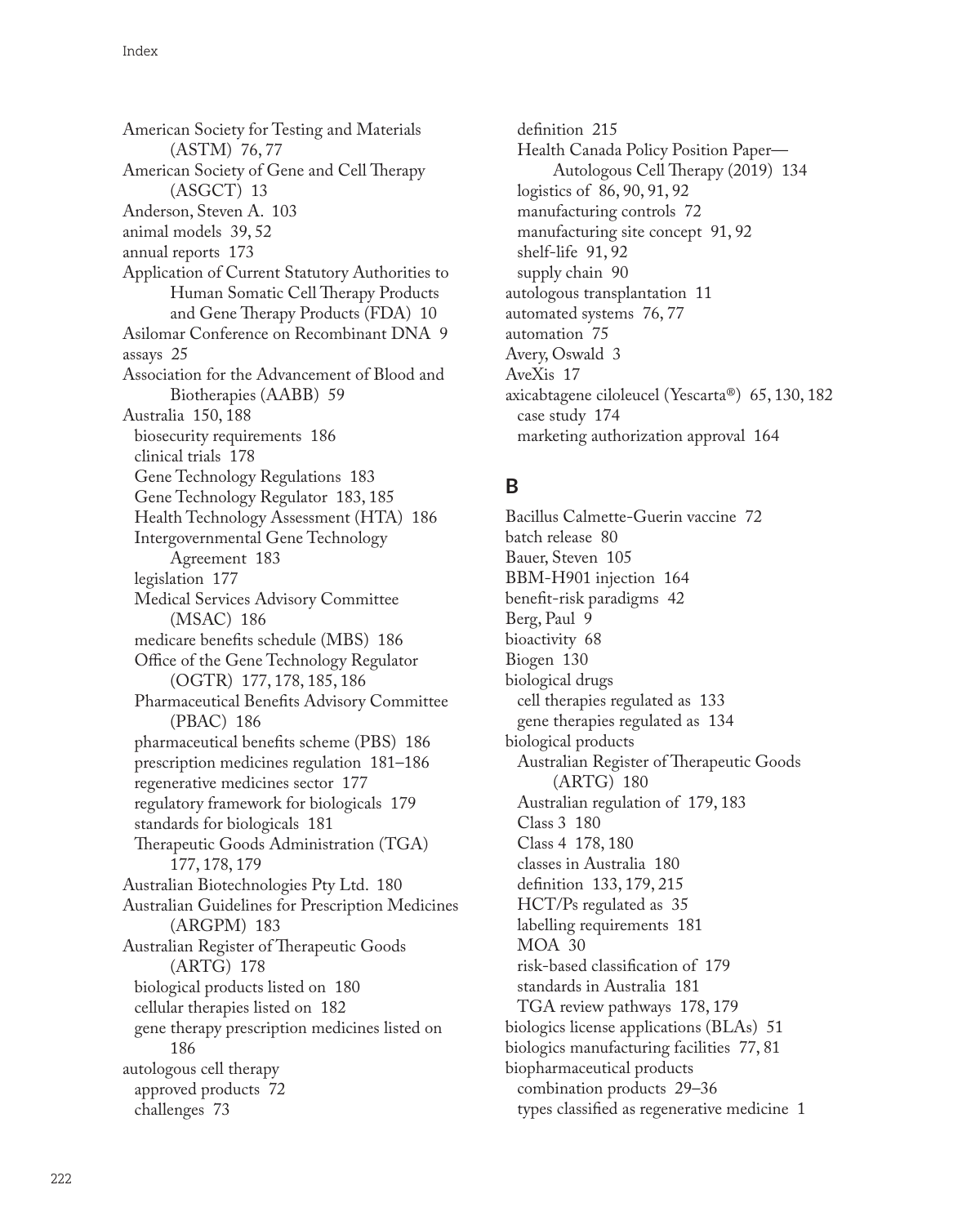biosafety [143](#page--1-0) biosecurity [186](#page--1-0) blood and blood products [57](#page--1-0) Blood Directive 2002/98/EC (EUBD) [57, 58](#page--1-0), [119](#page--1-0) breakthrough therapy drug procedures [172](#page--1-0) brexucabtagene autoleucel (Tecartus™) [65](#page--1-0), [130,](#page--1-0) [182](#page--1-0) Breyanzi® (lisocabtagene maraleucel) [65](#page--1-0) Brubaker, Scott [104](#page--1-0) Bryan, Wilson [102](#page--1-0), [103, 104](#page--1-0) Bush, George HW [14](#page--1-0) Bush, George W. [7, 8](#page--1-0), [15](#page--1-0) Byrnes, Andrew [105](#page--1-0)

### **C**

Califano, Joseph [9](#page--1-0) California [15](#page--1-0) California Institute for Regenerative Medicine [16](#page--1-0) Canada approved CGT products [129,](#page--1-0) [130](#page--1-0) key regulatory provisions for CGT Products [131](#page--1-0) other regulatory pathways and programs [138](#page--1-0) regulatory framework [129–130,](#page--1-0) [132](#page--1-0) regulatory pathways for CGT products [131](#page--1-0)–[134](#page--1-0) Canadian Standards Association (CSA) [135](#page--1-0) cancer vaccines [72](#page--1-0) Canniere, Megan Zoschg [205](#page--1-0), [206](#page--1-0) Cartagena Act [148, 215](#page--1-0) Cartagena Protocol [143](#page--1-0) Carticel [11](#page--1-0), [72](#page--1-0) cartilage, frozen, irradiated [180](#page--1-0) CBER Advanced Technologies Team (CATT) [40](#page--1-0) Celgene [130](#page--1-0) cell and gene therapies (CGTs) accelerated MAA procedures [172](#page--1-0) approved products [72, 129](#page--1-0) autologous therapies [72](#page--1-0) challenges [175](#page--1-0) CMC readiness [72, 78](#page--1-0) common features [24](#page--1-0) critical process parameters (CPPs) [74](#page--1-0) critical quality attributes (CQAs) [73](#page--1-0) CTA procedures in China [170](#page--1-0)

current trends [49](#page--1-0) diverse characteristics of products [72](#page--1-0) early phase trials [110](#page--1-0) example products [100](#page--1-0) first clinical trial in China [163](#page--1-0) general features [23](#page--1-0) immunogenicity [26](#page--1-0) later stage studies [111](#page--1-0) long-term follow-up [26](#page--1-0) Lot Release Program [138](#page--1-0) MAA procedures in China [171](#page--1-0) manufacturing [25](#page--1-0) manufacturing controls [71–80](#page--1-0) market access [174](#page--1-0) marketing authorization [138](#page--1-0) notice of compliance with conditions (NOC/c) [138](#page--1-0) "off-the-shelf " products [72](#page--1-0) potency tests [55](#page--1-0) preclinical assessment [51](#page--1-0) priority review [139](#page--1-0) product types [73](#page--1-0) regulation in China [163–175](#page--1-0) regulation in NZ [188](#page--1-0) regulatory considerations [51–54](#page--1-0) regulatory environment in Singapore [191–200](#page--1-0) regulatory guidance documents [135](#page--1-0) regulatory pathways in Canada [131–134](#page--1-0) safety in clinical trials [25](#page--1-0) suggested points to consider [82](#page--1-0) technologies [23](#page--1-0) cell banks definition [215](#page--1-0) master cell banks (MCBs) [218](#page--1-0) product-specific challenges [73](#page--1-0) working cell banks (WCBs) [220](#page--1-0) cell-based advanced therapies comparability studies [62](#page--1-0) critical process parameters (CPP) [62](#page--1-0) critical quality attributes (CQA) [62](#page--1-0) cryopreservation of [64](#page--1-0) delivery systems [68](#page--1-0) final products [63–68](#page--1-0) human cell or tissue-based starting materials [57](#page--1-0)–[62](#page--1-0) regulation of [4](#page--1-0) release testing [65](#page--1-0), [66](#page--1-0) samples for testing, stability, and retention [66](#page--1-0) special considerations [57–69](#page--1-0)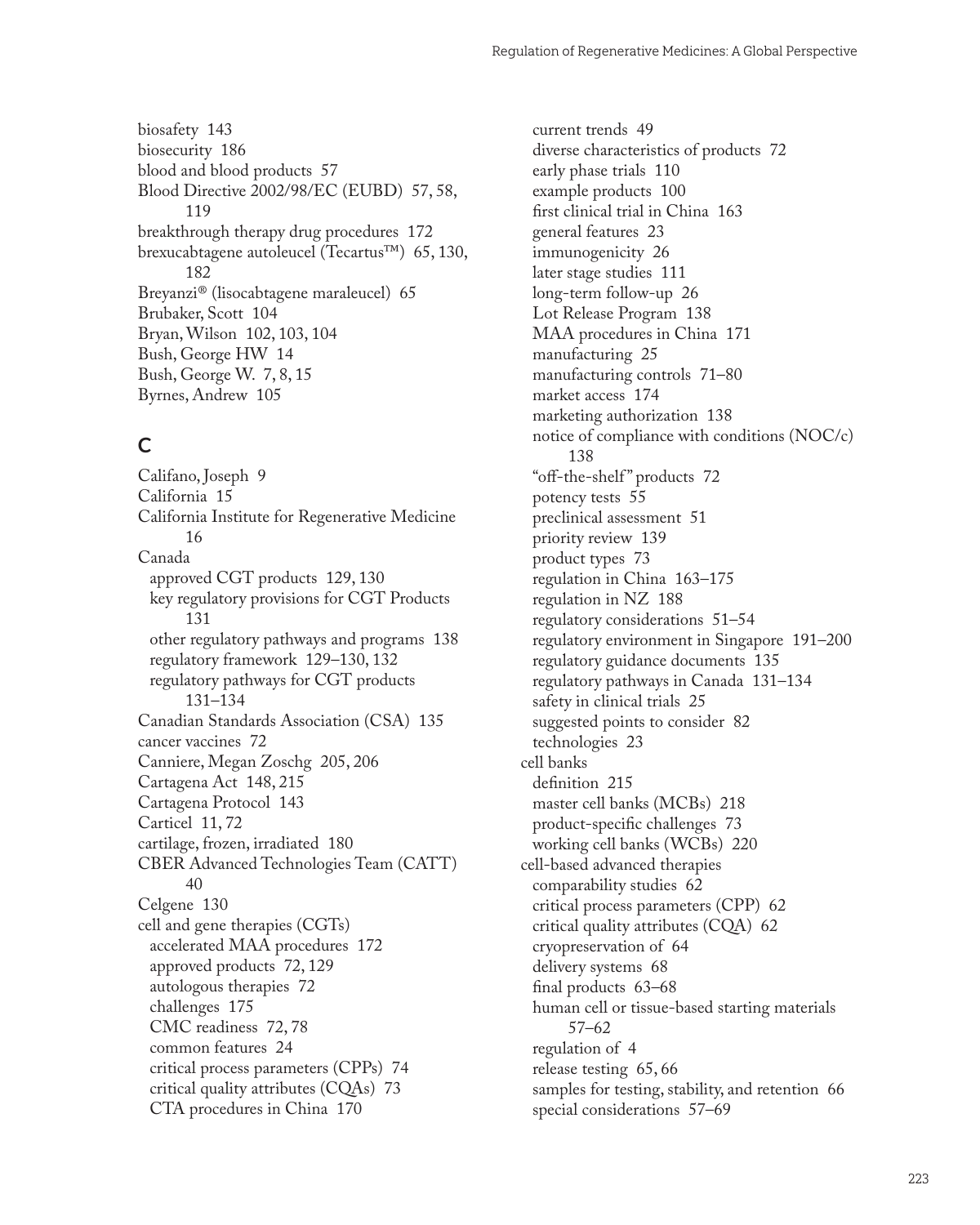transport of starting cells or tissue [60–61](#page--1-0) cell-based products [4](#page--1-0) cell or tissue procurement sites [58–59](#page--1-0) cell-processing products [146](#page--1-0) cells, tissues, and organs (CTOs) cell therapies regulated as [131](#page--1-0) CTO Regulations [129, 130](#page--1-0), [131,](#page--1-0) [132, 135](#page--1-0) product definition [133](#page--1-0) cell therapy (CT) Australian Register of Therapeutic Goods (ARTG) [182](#page--1-0) CTA considerations [137](#page--1-0) definition [164](#page--1-0), [215](#page--1-0) guidelines related to [143](#page--1-0) registered products [164](#page--1-0) regulated as biological drugs [133](#page--1-0) regulated as combination products [134](#page--1-0) regulated as human CTOs [131](#page--1-0) special expectations [110](#page--1-0) cell, tissue, and gene therapy products (CTGTPs) Class 1 (lower risk) [192](#page--1-0), [193, 194](#page--1-0), [196,](#page--1-0) [198](#page--1-0) Class 2 (higher risk) [192](#page--1-0), [193, 194](#page--1-0), [195,](#page--1-0) [196,](#page--1-0) [197](#page--1-0), [198](#page--1-0), [199, 200](#page--1-0), [201](#page--1-0) clinical trial application routes [198](#page--1-0) dealer's license [200](#page--1-0) definition [216](#page--1-0) definition of [191](#page--1-0) marketing authorization application requirements and process [193–196](#page--1-0) marketing authorization pathways [192](#page--1-0), [193](#page--1-0) postapproval variations [196](#page--1-0) postmarketing vigilance requirements [197](#page--1-0) product consultation [192](#page--1-0) registration fees and timelines [196](#page--1-0) registration retention [196](#page--1-0) regulation in Singapore [191](#page--1-0) regulatory framework [192](#page--1-0) risk-based classification of [192](#page--1-0) special access routes (SARs) [201](#page--1-0) Cellular, Tissue, and Gene Therapies Advisory Committee (CTGTAC) [106](#page--1-0) Center for Biologics Evaluation and Research (CBER) [6](#page--1-0), [17, 18](#page--1-0) INTERACT meetings [40, 105](#page--1-0) meeting formats [106](#page--1-0) meeting preparation [106](#page--1-0) meetings [103](#page--1-0) Office of Blood Research and Review (OBRR) [18](#page--1-0)

Office of Cellular, Tissue, and Gene Therapies (OCTGT) [18](#page--1-0) Office of Tissues and Advanced Therapies (OTAT) [6, 16](#page--1-0), [18](#page--1-0), [49, 104](#page--1-0) Office of Vaccines Research and Review (OVRR) [18](#page--1-0) organizational structure [103](#page--1-0) Center for Devices and Radiological Health (CDRH) [32](#page--1-0) Center for Drug Evaluation and Research (CDER) [32](#page--1-0) Center for Drug Evaluation (CDE) [164, 165](#page--1-0), [170](#page--1-0) Center for Food and Drug Inspection (CFDI) [164](#page--1-0), [165](#page--1-0) Centre for Biologics Evaluation (CBE) [130](#page--1-0) Centre for Digestive Diseases Pty Ltd. [180](#page--1-0) Centre for Evaluation of Radiopharmaceuticals and Biotherapeutics (CERB) [130](#page--1-0) Centre for Regulatory Excellence, Statistics and Trials (CREST) [131](#page--1-0) certificate of pharmaceutical product (CPP) [198](#page--1-0) chemistry, manufacturing, and controls (CMC). *See also* manufacturing controls CMC readiness [72, 78](#page--1-0) current trends [54](#page--1-0) early stage considerations [40](#page--1-0) EU regulation [120](#page--1-0) regulations in China [168](#page--1-0) in Singapore [197](#page--1-0) US regulation [106](#page--1-0) chimeric antigen receptor natural killer cells (CAR-NKs) [204](#page--1-0) chimeric antigen receptor T (CAR-T) cell therapies [204](#page--1-0) approved products [72, 164](#page--1-0) case studies [174](#page--1-0) definition [216](#page--1-0) immunogenicity [26](#page--1-0) off-target effects [26](#page--1-0) product types [73](#page--1-0) technologies [23](#page--1-0) China accelerated MAA procedures [172](#page--1-0) approved gene therapy products [163](#page--1-0), [164](#page--1-0) case studies [174](#page--1-0) CGT product regulations [163–175](#page--1-0) CTA procedures [170, 171](#page--1-0) drug lists [174](#page--1-0)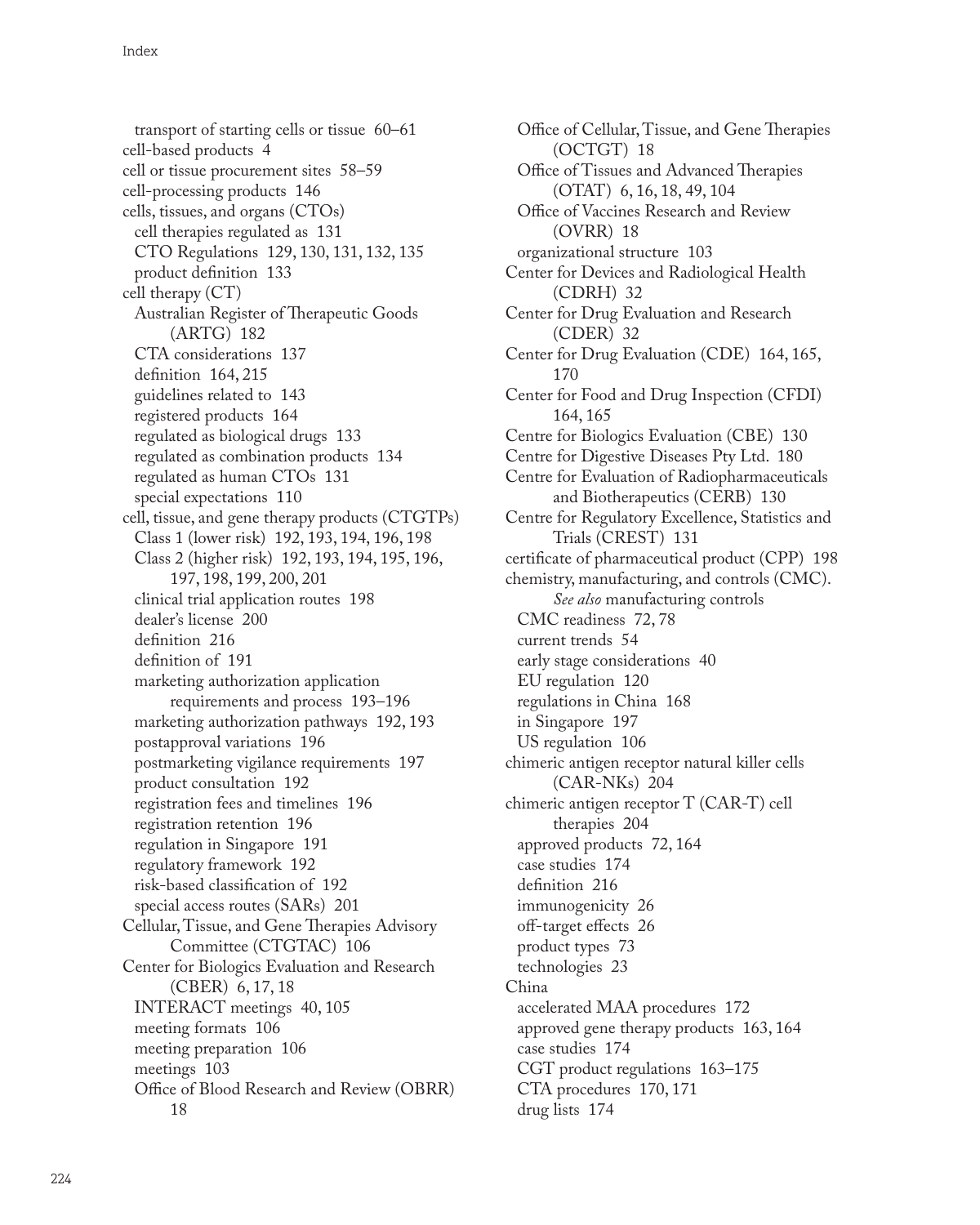Drug Registration Regulation (DRR) [171](#page--1-0) first clinical trial for CGT products [163](#page--1-0) gene therapy developments [163](#page--1-0) health authorities [165](#page--1-0) investigational new drug (IND) applications [164](#page--1-0) license renewal [173](#page--1-0) local provincial and municipal Medical Products Administrations (MPAs) [165](#page--1-0) MAA procedures [171](#page--1-0), [172](#page--1-0) market access [174](#page--1-0) National Health Commission (NHC) [163](#page--1-0) National Medical Products Administration (NMPA) [163](#page--1-0) postapproval change management [173](#page--1-0) regulatory authorities [164, 165](#page--1-0) China Food and Drug Administration CFDA) [164](#page--1-0) ChondroCelect [4,](#page--1-0) [120](#page--1-0) chondrocytes (Ortho-ACI) [180, 182](#page--1-0) Clinical Trial Act ( Japan) [153, 155](#page--1-0) clinical trial applications (CTAs) [178](#page--1-0) for cell therapy products [137](#page--1-0) for CGT products [170](#page--1-0) in China [170, 171](#page--1-0) postauthorization changes and activities [137](#page--1-0) pre-CTA meetings [136](#page--1-0) requirements for [136](#page--1-0) clinical trial authorizations (CTAs) [198](#page--1-0) application process [198, 199](#page--1-0) application requirements [199](#page--1-0), [201](#page--1-0) clinical trial certificates (CTCs) [198](#page--1-0) clinical trial in-country representatives [155](#page--1-0) clinical trial notifications (CTNs) [154, 198](#page--1-0) application process [198, 199](#page--1-0) application requirements [199](#page--1-0), [201](#page--1-0) clinical trials conducted on ethical grounds [153](#page--1-0) current trends [49](#page--1-0) design and endpoint validation [43, 44](#page--1-0) early phase [110](#page--1-0) EU regulation [119](#page--1-0) EU requirements [124](#page--1-0) expanded access (or compassionate use) [153](#page--1-0) first human trials [11, 16](#page--1-0) Health Canada requirements [136–137](#page--1-0) human stem cell guideline [143](#page--1-0) Japanese guidelines [153](#page--1-0) later stage studies [111](#page--1-0)

operations in Japan [155](#page--1-0) Phase 1 trials [49](#page--1-0) Phase 2 trials [49](#page--1-0) Phase 3 trials [49](#page--1-0) phased trials [154](#page--1-0) pivotal studies [42–43](#page--1-0) preclinical studies [51](#page--1-0) preparing for first-in-human studies [39](#page--1-0) regulation in Singapore [198, 200](#page--1-0) safety of CGTs in [25](#page--1-0) US requirements [110](#page--1-0) ClinicalTrials.gov [12](#page--1-0), [13,](#page--1-0) [14](#page--1-0) clinical trials notification (CTN) [178](#page--1-0) Clinton, Bill [6](#page--1-0), [14, 15](#page--1-0) cloning current state laws [7](#page--1-0) evolution of [5–6](#page--1-0) "Cloning Human Beings" (President's Council) [8](#page--1-0) clustered regularly interspaced short palindromic repeats (CRISPR) CRISPR-Cas9 [24](#page--1-0), [73](#page--1-0), [207](#page--1-0) CRISPR-Cas proteins [204](#page--1-0) definition [216](#page--1-0) studies with embryos [163](#page--1-0) CMC readiness definition [72](#page--1-0) key questions to consider [78](#page--1-0) prior to Phase III or licensing trials [78](#page--1-0) Code of Federal Regulations (US) 21 CFR 600–680 [6](#page--1-0) 21 CFR 1270 [4,](#page--1-0) [14, 15](#page--1-0) 21 CFR 1271 [6,](#page--1-0) [15, 16](#page--1-0), [17, 99](#page--1-0) Collins, Francis [13](#page--1-0) combination products [29–36](#page--1-0) cell therapies regulated as [134](#page--1-0) constituent parts [29](#page--1-0) co-packaged [30](#page--1-0) cross-labeled [30](#page--1-0) definition [216](#page--1-0) examples [30,](#page--1-0) [31](#page--1-0) good manufacturing practices (GMPs) [36](#page--1-0) good tissue practices (GTPs) [36](#page--1-0) primary mode of action (PMOA) [30](#page--1-0) regulatory definition [29](#page--1-0) request for designation (RFD) [32–33](#page--1-0) single entity [30](#page--1-0) types [73](#page--1-0) types of [31](#page--1-0)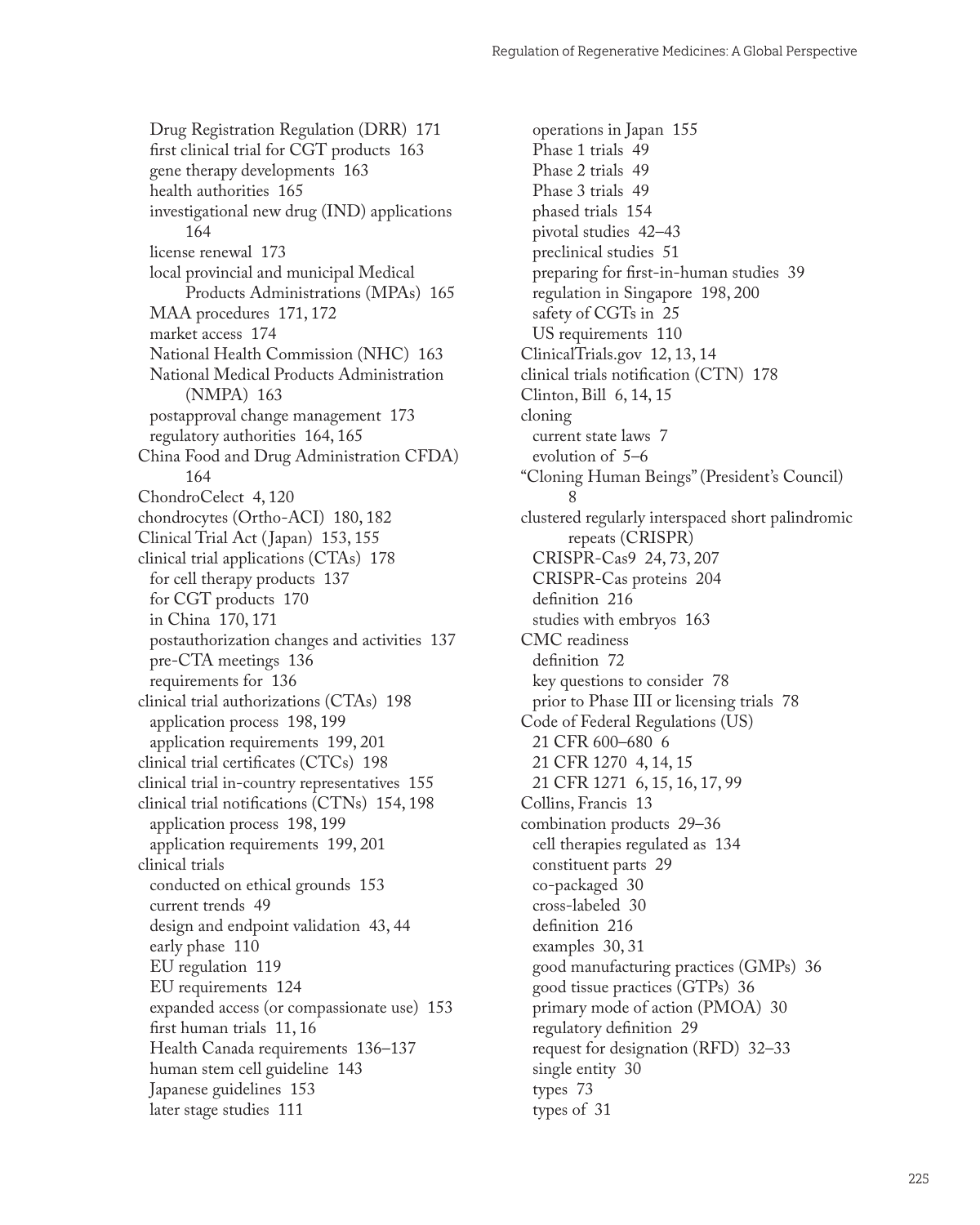combined ATMPs (cATMPs) classification [122](#page--1-0) classification of [4](#page--1-0) definition [216](#page--1-0) legal definition [121](#page--1-0) commercial-scale manufacturing [79–80](#page--1-0) Committee for Advanced Therapies (CAT) [6,](#page--1-0) [118](#page--1-0), [119](#page--1-0), [216](#page--1-0) Committee for Human Medicinal Products (CHMP) [6,](#page--1-0) [119](#page--1-0) common technical document (CTD) electronic (eCTD) [155](#page--1-0) Module 1 [106](#page--1-0) Module 2 [107](#page--1-0) Module 3 [107](#page--1-0) structure [106](#page--1-0) Commonwealth Gene Technology Act (Australia) [183](#page--1-0) comparability [75](#page--1-0) comparability studies considerations for [62](#page--1-0) critical elements [75](#page--1-0) definition of [75](#page--1-0) design considerations [62](#page--1-0) Comparable Overseas Regulators (COR) [184](#page--1-0) complaints [109](#page--1-0) conditional approvals Japanese conditional expedited approval system [147](#page--1-0), [148](#page--1-0) procedures in China [172](#page--1-0) constituent parts [29](#page--1-0), [30–31](#page--1-0) consultation meetings with China CDE [170](#page--1-0) with Japan PMDA [152](#page--1-0) regulatory science (RS) strategy consultations [152](#page--1-0) consultation, product [192](#page--1-0) contained use [124](#page--1-0) continuous manufacturing [76](#page--1-0) contract development manufacturing organizations (CDMOs) [79](#page--1-0) Co-ordination group for Mutual Recognition and decentralized procedures – human (CMDh) [117](#page--1-0) Council for International Organizations of Medical Sciences (CIOMS) [197](#page--1-0) Covid-19 pandemic [17](#page--1-0), [207](#page--1-0) Covid-19 vaccines [122](#page--1-0) critical process parameters (CPPs) [62](#page--1-0), [73, 74](#page--1-0), [75](#page--1-0)

critical quality attributes (CQAs) [62, 73](#page--1-0), [74,](#page--1-0) [75,](#page--1-0) [216](#page--1-0) cryopreservation of cell-based advance therapies [64](#page--1-0) definition [216](#page--1-0) excipients [64,](#page--1-0) [65](#page--1-0) labeling requirements [67](#page--1-0) and logistics [91](#page--1-0) cryoprotectants [64](#page--1-0) cryostorage facilities [92](#page--1-0) culture-based mycoplasma testing [66](#page--1-0) culture-based sterility testing [66](#page--1-0) Cures 2.0 [114](#page--1-0) current good manufacturing practices (CGMPs) facility strategies [78](#page--1-0) for combination products [35](#page--1-0) current good tissue practices (CGTPs) for combination products [35](#page--1-0) for HCT/Ps [35, 36](#page--1-0) Current Guidelines on the Regulation of Therapeutic Products in New Zealand [187](#page--1-0) current trends [49–55](#page--1-0)

## **D**

dangerous goods classification [93](#page--1-0) databases [13](#page--1-0) dealer's license [200](#page--1-0) dealings involving intentional release (DIR) licenses [185](#page--1-0) dealings not involving intentional release (DNIR) licenses [185](#page--1-0) delayed adverse events [53](#page--1-0), [114](#page--1-0) deliberate release [124](#page--1-0) delivery systems [68](#page--1-0) development safety update reports (DSURs) [170](#page--1-0) device MOA [31](#page--1-0) devices [133](#page--1-0) Dickey-Wicker Amendment [6](#page--1-0), [14](#page--1-0) dimethyl sulfoxide (DMSO) [64](#page--1-0) Directive 2006/17/EC [87](#page--1-0) Directive 2009/41/EC [119, 124](#page--1-0) Directive 2009/120/EC [4, 5](#page--1-0), [6](#page--1-0) DiSilva, Ashanti [11](#page--1-0) distribution [85–96](#page--1-0) of advanced therapy investigational medicinal products [86](#page--1-0) of advanced therapy medicinal products [88](#page--1-0)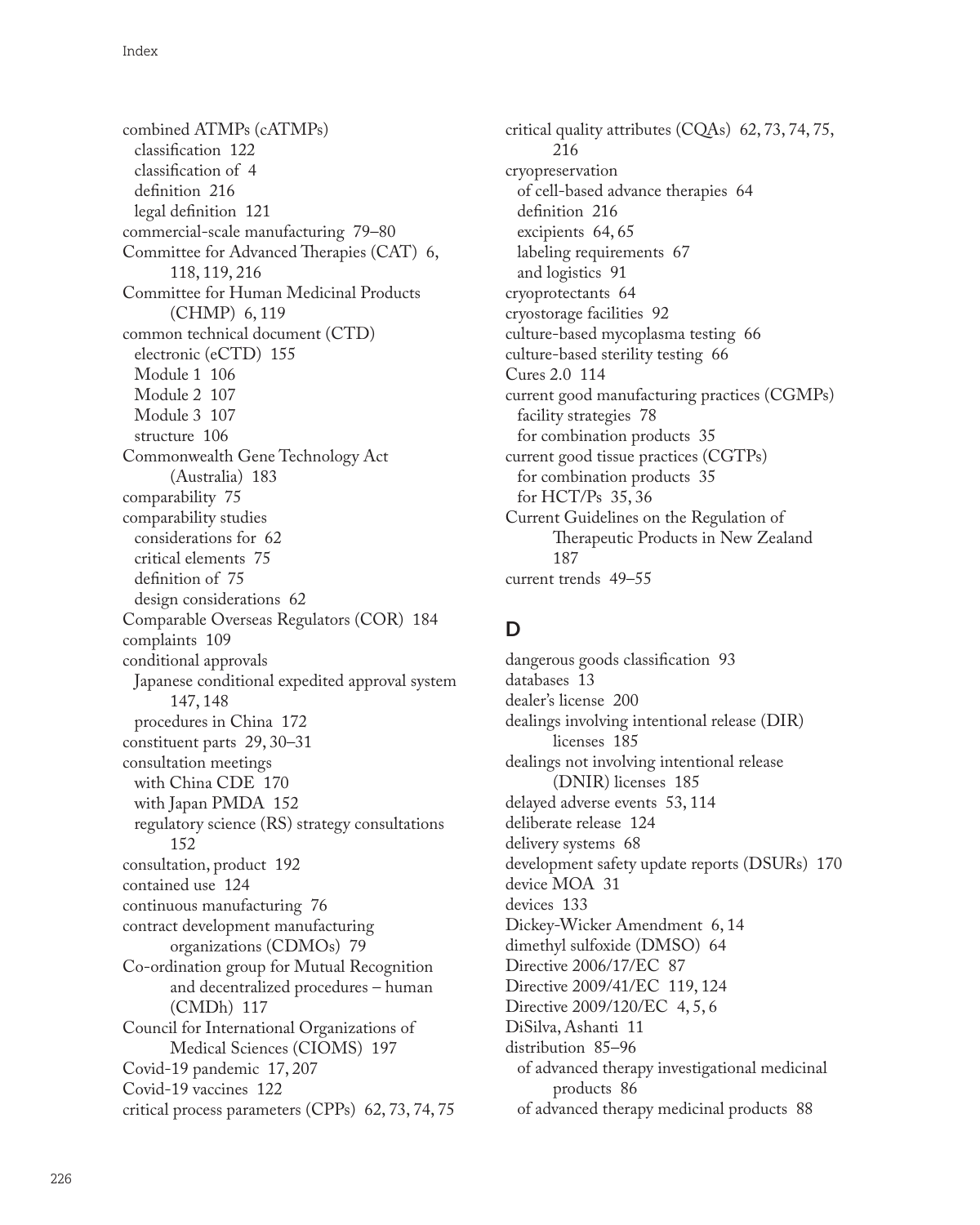EU tissues and cells directives [87](#page--1-0) of frozen regenerative medicines [94](#page--1-0) Division of Cellular and Gene Therapies (DCGT) [102](#page--1-0) definition [216](#page--1-0) organizational structure [105](#page--1-0) DNA [3](#page--1-0) DNA editing [24](#page--1-0) documentation. *See* common technical document (CTD) Dolly the Sheep [5–6](#page--1-0) donor eligibility commercial manufacturing strategy [80](#page--1-0) product-specific challenges [73](#page--1-0) requirements [58](#page--1-0) US regulations [108](#page--1-0) donors [216](#page--1-0) donor testing Australian requirements [181](#page--1-0) US requirements [108, 109](#page--1-0) Drug-Device Combination Products [134](#page--1-0) drug lists [174](#page--1-0) Drug/Medical Device Combination Products Policy [134](#page--1-0) drug mode of action [31](#page--1-0) Drug Registration Regulation (DRR) [171](#page--1-0) drugs biological [133, 134](#page--1-0) product definition [133](#page--1-0)

## **E**

Eacho, Melanie [105](#page--1-0) electronic common technical document (eCTD) [155](#page--1-0) embryonic stem cells (ESCs) current state laws [7](#page--1-0) EU regulations [125](#page--1-0) human (hESCs) [6, 217](#page--1-0) NIH guidelines [15](#page--1-0) end-of-phase 1 (EOP1) meetings [104](#page--1-0) end-of-phase 2 (EOP2) meetings [104](#page--1-0) engineered stem cells [216](#page--1-0) environmental assessments [112](#page--1-0) environmental impact statement (EIS) [112](#page--1-0) Environmental Protection Authority (EPA) [188](#page--1-0) Environment Canada [134](#page--1-0) equipment [80](#page--1-0) Ethics Committee (EC) approvals [171](#page--1-0)

ethnic factors [153](#page--1-0) EudraGMP [198](#page--1-0) European Agency for the Evaluation of Medicinal Products (EMEA) [4](#page--1-0) European Blood Directive (EUBD) [123](#page--1-0) European Commission (EC) [4,](#page--1-0) [6](#page--1-0) European Directive for Tissues and Cells (EUTCD) [123](#page--1-0) European Economic Area (EEA) states [117](#page--1-0) European Heads of Medicines Agencies [117](#page--1-0) European Medicines Agency (EMA) [4, 117](#page--1-0) Cell Products Working Party [117](#page--1-0) Cell Therapies Working Party [119](#page--1-0) CMC requirements [55](#page--1-0) definition of somatic cell therapy [23](#page--1-0) Gene Therapy Working Party [117](#page--1-0), [119](#page--1-0) PRIME scheme [218](#page--1-0) European Medicines Directive 2001/18/EC [119](#page--1-0), [124](#page--1-0) European Medicines Directive 2001/83/EC [4](#page--1-0), [6](#page--1-0), [117–118](#page--1-0) European Tissue and Cells Directive 2004/23/ EC (EUTCD) [57, 58](#page--1-0), [87,](#page--1-0) [118](#page--1-0) European Union (EU) ATMP legislation [117–118](#page--1-0) GMP for advanced therapy medicinal products [88](#page--1-0) regenerative medicine history [4](#page--1-0) regulation of regenerative medicine [6](#page--1-0), [19](#page--1-0) regulatory framework for regenerative medicines [117–126](#page--1-0) tissues and cells directives [87](#page--1-0) evidence generation [45](#page--1-0) exosomes [73](#page--1-0) expanded access (or compassionate use) [153](#page--1-0) expedited review Japanese conditional expedited approval system [147](#page--1-0), [148](#page--1-0) US pathways [45](#page--1-0) ex vivo gene therapy [216](#page--1-0)

## **F**

faecal microbiota, frozen [180](#page--1-0) FDA Amendments Act of 2007 (FDAAA) [12](#page--1-0) Federal Food, Drug and Cosmetic Act (FD&C Act) [6](#page--1-0), [34](#page--1-0) fetal tissue research [17](#page--1-0) fibroblasts [72](#page--1-0)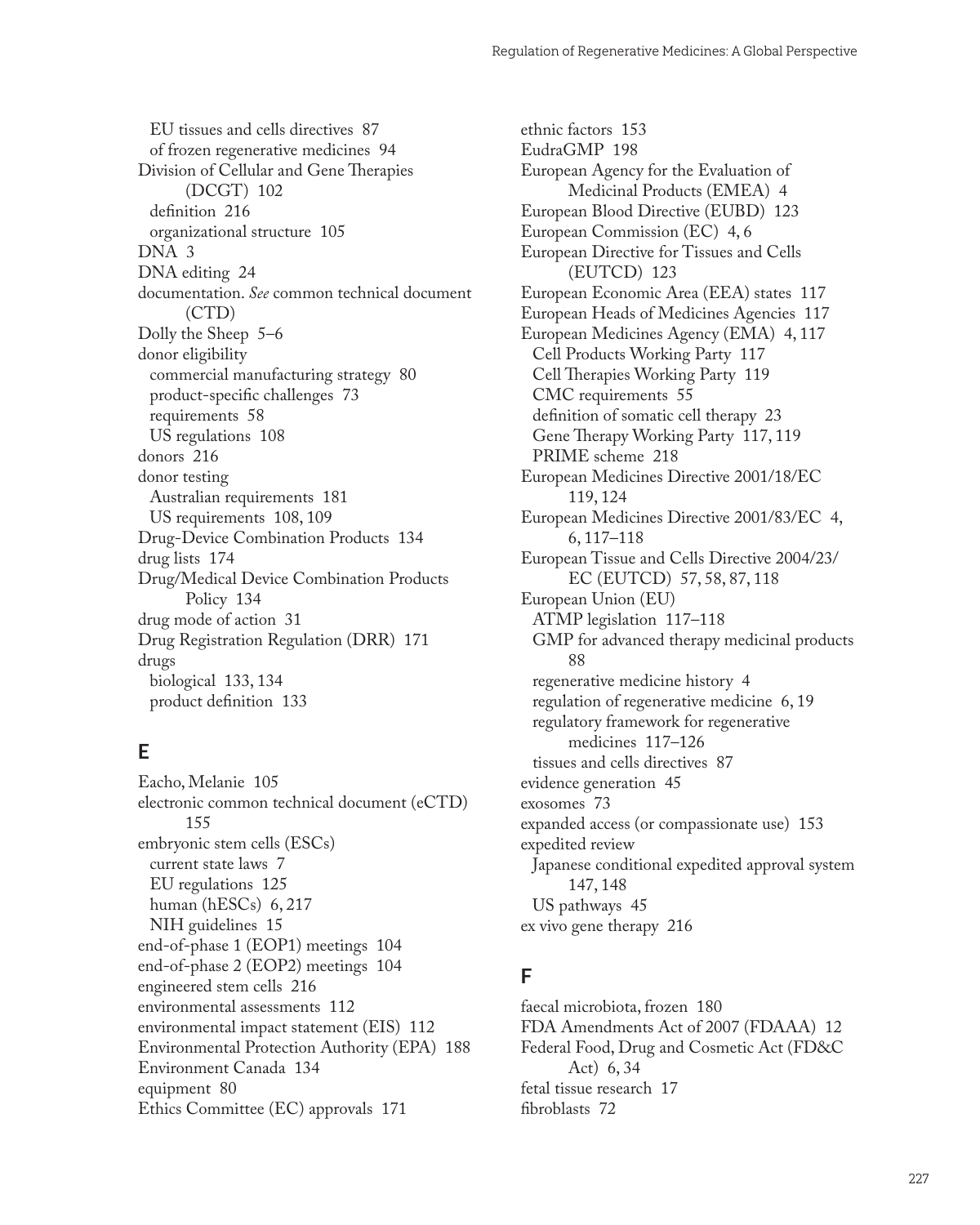finding of no significant impact (FONSI) [112](#page--1-0) first-in-human (FIH) studies in Japan [154](#page--1-0) preparing for [39](#page--1-0) fixed dose combinations [29](#page--1-0) Food and Drug Administration (FDA). *See* US Food and Drug Administration (FDA) Food and Drug Administration Modernization Act of 1997 (FDAMA) [12](#page--1-0) Food and Drug Regulations (FDR) [129, 131](#page--1-0), [134](#page--1-0) Food and Drugs Act (F&DA) [129](#page--1-0) Fosun Kite [164](#page--1-0), [174](#page--1-0) Foundation for Accreditation of Cell Therapies (FACT) [59](#page--1-0) French Anderson [11](#page--1-0) fresh finished products [91](#page--1-0) frozen regenerative medicines logistics [91](#page--1-0) storage and distribution [94](#page--1-0) funding [49,](#page--1-0) [50](#page--1-0) future directions [203–207](#page--1-0)

# **G**

Gavin, Denise [105](#page--1-0) Gendicine [163](#page--1-0), [174](#page--1-0) gene marking [11, 12](#page--1-0) Gene Technology Act (Australia) [177](#page--1-0), [178](#page--1-0), [183](#page--1-0)–[185](#page--1-0) Gene Technology Advisory Committee (GTAC) [187](#page--1-0) Gene Technology Regulations (Australia) [183](#page--1-0) Gene Technology Regulator (Australia) [183,](#page--1-0) [185](#page--1-0) Gene Therapy Clinical Trial Monitoring Plan [15](#page--1-0) gene therapy (GT) [10.](#page--1-0) *See also* cell and gene therapies (CGTs) animal models [39](#page--1-0) approved products [163, 164](#page--1-0) Australian Register of Therapeutic Goods (ARTG) [186](#page--1-0) benefit-risk paradigm [42](#page--1-0) Cartagena Act for [148](#page--1-0) CMC requirements [54](#page--1-0) current trends [49](#page--1-0), [50,](#page--1-0) [51–54](#page--1-0) definition [23](#page--1-0), [164](#page--1-0), [216](#page--1-0) developments in China [163](#page--1-0) durability [45](#page--1-0)

early stage CMC considerations [40](#page--1-0) enhanced review [11](#page--1-0) evidence generation [45](#page--1-0) example products [100](#page--1-0) example products recently approved [135](#page--1-0) first approved products [17](#page--1-0) first FDA-approved AAV gene therapy [43](#page--1-0) first human trials [11, 14](#page--1-0) guidelines for clinical research [143](#page--1-0) for hemophilia [54](#page--1-0) immunogenicity, vector design, and optimization [40](#page--1-0) limitations of understanding [41](#page--1-0) logistics of [86, 92–94](#page--1-0) long-term follow up (LTFU) [45, 46](#page--1-0), [53](#page--1-0) long-term safety [112–113](#page--1-0) microbial vectors [55](#page--1-0) non-viral vectors [50](#page--1-0) off-target effects [26](#page--1-0) patient preference [43–44](#page--1-0) pivotal studies [42–43](#page--1-0) preclinical assessment [52](#page--1-0) preparing for first-in-human studies [39](#page--1-0) products regulated as biological drugs [134](#page--1-0) product types [73](#page--1-0) for rare diseases [54](#page--1-0) registered protocols [12](#page--1-0) regulatory considerations [51–54](#page--1-0) regulatory review [43–44](#page--1-0) for retinal diseases [54](#page--1-0) risk assessment [114](#page--1-0) special considerations [39–47, 111](#page--1-0) special expectations [109](#page--1-0) supply chain [95](#page--1-0) testing vectors [112](#page--1-0) therapeutic dose selection [41](#page--1-0) trial design and endpoint validation [43,](#page--1-0) [44](#page--1-0) US regulations [107](#page--1-0) vector heterogeneity [42](#page--1-0) viral vectors [50](#page--1-0) in vivo [218](#page--1-0) gene therapy medicinal products (GTMPs) classification of [4](#page--1-0) definition [217](#page--1-0) legal definition [121](#page--1-0) logistics [92–93](#page--1-0) genetically modified organisms (GMOs) Australian biosecurity requirements [186](#page--1-0) Australian regulation of [183](#page--1-0)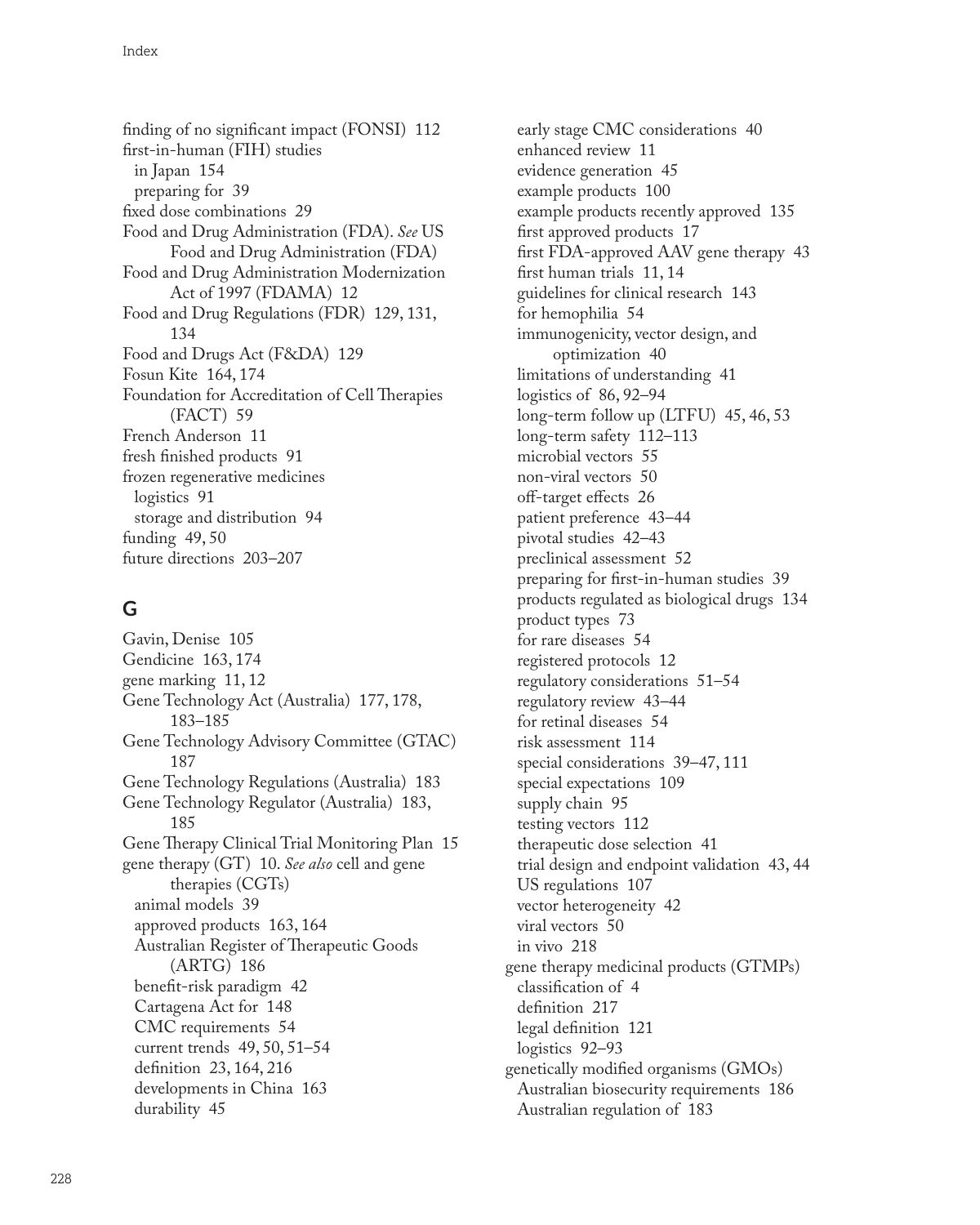definition [183](#page--1-0), [217](#page--1-0) EU legislation [119](#page--1-0) EU requirements [124](#page--1-0) logistics [92–93](#page--1-0) Genetic Modification Clinical Research Information System (GeMCRIS) [15](#page--1-0) Gene Transfer Safety Symposia [15](#page--1-0) Gentuit [72](#page--1-0) Genzyme [11](#page--1-0) Germany [150](#page--1-0) Gilead [17](#page--1-0), [135](#page--1-0) Gilead Sciences [130](#page--1-0) Glybera [94](#page--1-0), [120](#page--1-0) Goldring, Basil [104](#page--1-0) good clinical practice (GCP) [198, 217](#page--1-0) good clinical practice (GCP) inspections [199](#page--1-0) good gene, cellular, and tissue-based product manufacturing practice (GCTP) [149](#page--1-0) good laboratory practice (GLP) [150, 217](#page--1-0) good manufacturing practices (GMPs) current good manufacturing practices (CGMPs) [35](#page--1-0) definition [217](#page--1-0) EU guidance for ATMPs [88](#page--1-0) for combination products [36](#page--1-0) in Japan [149](#page--1-0) in Singapore [198](#page--1-0) good postmarketing study practice (GPSP) [156](#page--1-0) good tissue practices (GTPs) [57](#page--1-0) current good tissue practices (CGTPs) [35](#page--1-0) definition [217](#page--1-0) for combination products [36](#page--1-0) reportable deviations [109](#page--1-0) US regulations [108](#page--1-0) graft-versus-host disease (GVHD) [217](#page--1-0) Griffith, Frederick [3](#page--1-0) Guidance for Industry Points to Consider in Human Somatic Cell Therapy and Gene Therapy (FDA) [10](#page--1-0) Guideline for Human Embryonic Stem Cell Research (National Academies) [8](#page--1-0) Guidelines for Gene Therapy Clinical Studies ( Japan) [5](#page--1-0) Guidelines for Research Involving Recombinant or Synthetic Nucleic Acid Molecules (NIH Guidelines) [9](#page--1-0), [13, 14](#page--1-0), [17](#page--1-0)

#### **H**

Haseltine, William [3](#page--1-0) Hazardous Substances and New Organisms (HSNO) Act (NZ) [188](#page--1-0) Health Canada [130](#page--1-0) Biologics and Radiopharmaceutical Drugs Directorate (BRDD) [130, 139](#page--1-0) Centre for Biologics Evaluation (CBE) [130](#page--1-0) Centre for Evaluation of Radiopharmaceuticals and Biotherapeutics (CERB) [130](#page--1-0) Centre for Regulatory Excellence, Statistics and Trials (CREST) [131](#page--1-0) Drug/Medical Device Combination Products Policy [134](#page--1-0) Food and Drug Regulations (FDR) [129, 131](#page--1-0), [134](#page--1-0) Health Products and Foods Branch (HPFB) [130](#page--1-0) Lot Release Program [138](#page--1-0) Medical Devices Regulations (MDR) [129](#page--1-0), [131](#page--1-0), [134](#page--1-0) Office of Policy and International Collaboration (OPIC) [131](#page--1-0) regulatory guidance documents [135](#page--1-0) requirements for clinical trials [136–137](#page--1-0) Safety of Cells, Tissues, and Organs for Transplantation Regulations (CTO Regulations) [129](#page--1-0), [130](#page--1-0), [131, 132](#page--1-0) Special Access Program (SAP) [139](#page--1-0) Health Canada Policy Position Paper— Autologous Cell Therapy (2019) [134](#page--1-0) HealthNZ [187](#page--1-0) Health Products Act (HPA) [191](#page--1-0) Health Products (cell, tissue, and gene therapy products) Regulations 2021 [191](#page--1-0) Health Products (Clinical Trials) Regulations (Singapore) [198](#page--1-0) Health Research Council of NZ [187](#page--1-0) Health Sciences Authority (HSA) [191](#page--1-0) guidance documents and checklists [193,](#page--1-0) [196](#page--1-0) Innovation Office [192](#page--1-0) Pharmaceutical Regulatory Information System (PRISM) [199](#page--1-0) Health Technology Assessment (HTA) [186](#page--1-0) hematopoietic progenitor cells (HPCs) definition [217](#page--1-0) procurement sites [59](#page--1-0) stability [60](#page--1-0) hemophilia, gene therapy for [54](#page--1-0)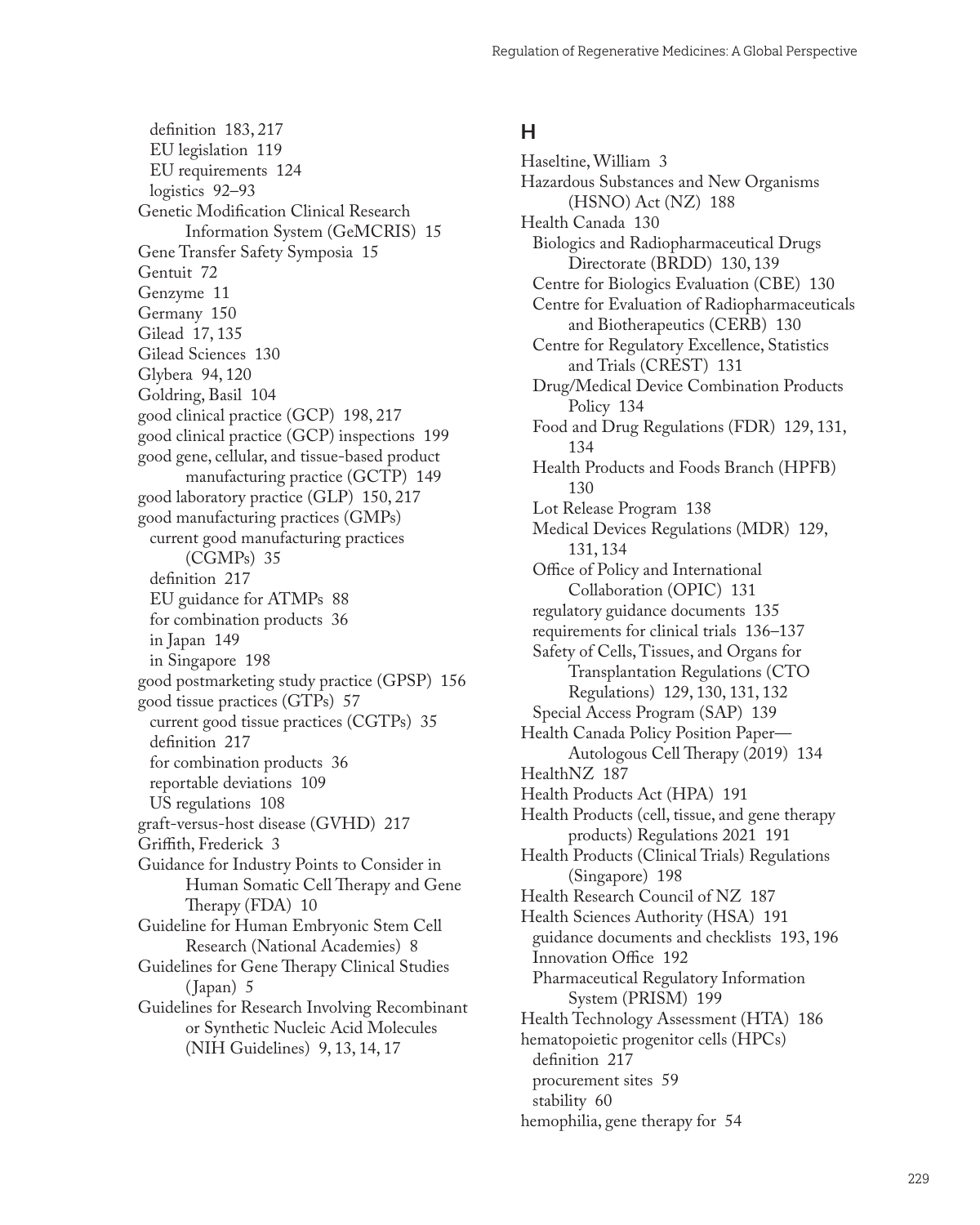history of regenerative medicine [3–21](#page--1-0) country-specific overviews [4](#page--1-0) development timeline [14–17](#page--1-0) HIV/AIDS [12](#page--1-0) homologous use [131](#page--1-0) hospital exemption [122,](#page--1-0) [217](#page--1-0) Human Adult Stem Cells (Prochymal) [130](#page--1-0) Human Biomedical Research Act (Singapore) [198](#page--1-0) Human Cell and Tissue Establishment Registration (FDA) [59](#page--1-0) human cells, tissues, or cellular or tissue-based products (HCT/Ps) approved products [72](#page--1-0) biological products [35](#page--1-0) cell or tissue procurement sites [58–59](#page--1-0) CGTP requirements [35](#page--1-0), [36](#page--1-0) combination products [29–36, 37](#page--1-0) definition [34](#page--1-0), [217](#page--1-0) donor eligibility requirements [58](#page--1-0) donor screening requirements [181](#page--1-0) labeling requirements [60](#page--1-0) medical devices [36](#page--1-0) regulation of [4](#page--1-0), [15](#page--1-0) reportable deviations [109](#page--1-0) Section 351 [100](#page--1-0) Section 361 [99](#page--1-0) starting materials [57–62](#page--1-0) US regulations [99,](#page--1-0) [101](#page--1-0) human embryonic stem cells (hESCs) definition [6](#page--1-0), [217](#page--1-0) Guideline for Human Embryonic Stem Cell Research (National Academies) [8](#page--1-0) Human Genetic Resource Administration of China (HGRAC) [171](#page--1-0) Human Research Ethics Committee (HREC) [178](#page--1-0) human stem cell guidelines [143](#page--1-0) human trials. *See* clinical trials Hussey, Deirdre P. [103](#page--1-0)

## **I**

idecabtagene vicleucel (Abecma®) [65](#page--1-0), [130](#page--1-0) Imlygic (talimogene laherparepvec) [183](#page--1-0) immunogenicity [25, 40](#page--1-0), [217](#page--1-0) individual case safety reports (ICSRs) [155](#page--1-0) induced pluripotent stem cells (iPSCs) clinical trials with [143](#page--1-0)

definition [217](#page--1-0) infectious disease testing [58](#page--1-0) INitial Targeted Engagement for Regulatory Advice on CBER ProducTs (INTERACT) [40, 105](#page--1-0) Innovation Office (SIngapore) [192](#page--1-0) Innovative Licensing and Access Pathway (ILAP) [125,](#page--1-0) [217](#page--1-0) inspections [81](#page--1-0) good clinical practice (GCP) [199](#page--1-0) on-site evaluation (OSE) [138](#page--1-0) Institute of Medicine (IOM) [13](#page--1-0) Institutional Biosafety Committee Registration Management System (IBC-RMS) [13](#page--1-0) institutional biosafety committees (IBCs) [12](#page--1-0), [185](#page--1-0) institutional review boards (IRBs) [12, 218](#page--1-0) Intergovernmental Gene Technology Agreement (Australia) [183](#page--1-0) International Air Transport Association (IATA) [60](#page--1-0) International Council for Harmonisation of Technical Requirements for Pharmaceuticals for Human Use (ICH) [4](#page--1-0) CMC requirements [55](#page--1-0) common technical document (CTD) structure [106](#page--1-0) definition of comparability [75](#page--1-0) guidance documents [135](#page--1-0) ICH E5 Ethnic Factors in the Acceptability of Foreign Clinical Data [153](#page--1-0) ICH M3(R2) guidance [151](#page--1-0) International Organization for Standardization (ISO) [76](#page--1-0), [77](#page--1-0), [90](#page--1-0) International Safe Transit Association [60](#page--1-0) International Society for Computed Tomography (ISCT) [76,](#page--1-0) [77](#page--1-0) International Society for Stem Cell Research (ISSCR) [144](#page--1-0) investigational biologic drug products [137](#page--1-0) investigational medicinal products (IMPs) [88](#page--1-0) investigational new drugs (INDs) [71](#page--1-0) animal models [40](#page--1-0) CMC requirements [54](#page--1-0) preclinical assessment [51](#page--1-0) storage and distribution [87](#page--1-0) investigations [156](#page--1-0) in vivo gene therapy [218](#page--1-0) isolators [77](#page--1-0)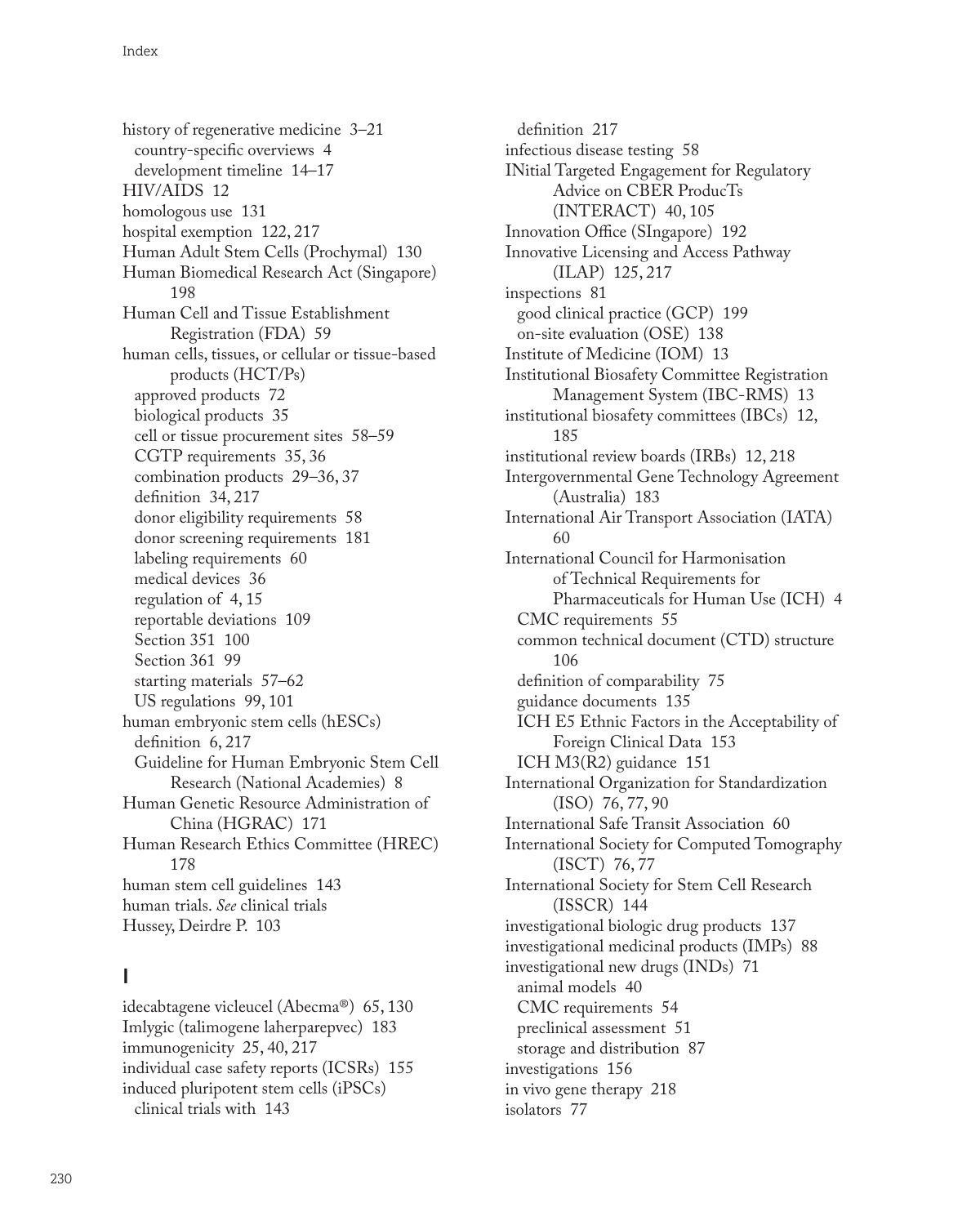#### **J**

Japan adverse event reporting [155](#page--1-0) application and review process [155, 156](#page--1-0) clinical trial notification [154](#page--1-0) clinical trial operations [155](#page--1-0) clinical trials [153](#page--1-0) clinical trials conducted on ethical grounds [153](#page--1-0) CMC requirements [55](#page--1-0) conditional expedited approval system [147,](#page--1-0) [148](#page--1-0) first-in-human (FIH) studies [154](#page--1-0) good laboratory practice (GLP) [150](#page--1-0) good manufacturing practices [149](#page--1-0) guidance documents [157](#page--1-0), [159](#page--1-0) guidelines for clinical research [143](#page--1-0) guidelines related to cell therapy [143](#page--1-0) history of regenerative medicine [5](#page--1-0) human stem cell guidelines [143](#page--1-0) legislations [143](#page--1-0), [144](#page--1-0) market approval [155](#page--1-0) mutual recognition agreement (MRA) [150](#page--1-0) nonclinical safety studies [151](#page--1-0) patient registration database [159](#page--1-0) postmarketing surveillance (PMS) [156–158](#page--1-0) regulations [6](#page--1-0), [19](#page--1-0), [143–160](#page--1-0) Japan new drug applications (JNDAs) [155](#page--1-0) Joint Accreditation Committee ISCT-Europe and EBMT ( JACIE) [59](#page--1-0) JW Therapeutics [164, 174](#page--1-0)

## **K**

Kass, Leon [15](#page--1-0) Kymriah® (tisagenlecleucel) [17](#page--1-0), [65, 72](#page--1-0), [130](#page--1-0), [135,](#page--1-0) [180](#page--1-0), [182](#page--1-0)

## **L**

labeling ATMPs [88](#page--1-0) commercial manufacturing strategy [80](#page--1-0) EU tissues and cells directives [88](#page--1-0) GMO shipments [92](#page--1-0) IMPs [88](#page--1-0) of biologicals [181](#page--1-0) of cryopreserved products [67](#page--1-0) of tissue products [60](#page--1-0)

shipping labels [88,](#page--1-0) [92](#page--1-0) laboratory controls [80](#page--1-0) Lamberth, Royce [16](#page--1-0) Laviv [72](#page--1-0) lentivirus [26](#page--1-0), [51](#page--1-0) definition [218](#page--1-0) product types [73](#page--1-0) licensing biologics license applications (BLAs) [51](#page--1-0) CMC readiness [78](#page--1-0) dealer's license [200](#page--1-0) dealings involving intentional release (DIR) licenses [185](#page--1-0) dealings not involving intentional release (DNIR) licenses [185](#page--1-0), [186](#page--1-0) Innovative Licensing and Access Pathway (ILAP) [125,](#page--1-0) [217](#page--1-0) licensed manufacturers [146](#page--1-0) MAA license renewal [173](#page--1-0) OGTR requirements [178](#page--1-0) liquid nitrogen (LN2) [94](#page--1-0) lisocabtagene maraleucel (Breyanzi®) [65](#page--1-0) living drugs [71](#page--1-0) logistics of allogeneic therapies [86](#page--1-0), [91, 93](#page--1-0) of autologous therapies [86, 90](#page--1-0), [91, 92](#page--1-0) frozen and fresh conditions and [91](#page--1-0) of gene therapies [86](#page--1-0), [92–94](#page--1-0) product-specific challenges [73](#page--1-0) regulatory framework [86–89](#page--1-0) logistics lanes [85, 87](#page--1-0), [96](#page--1-0) long-term follow up (LTFU) [26, 45](#page--1-0), [46, 53](#page--1-0) long-term follow up (LTFU) studies [112–113,](#page--1-0) [169](#page--1-0) long-term safety [112–113](#page--1-0) Lot Release Program [138](#page--1-0) Luxturna (voretigene neparvovec-rzyl) [17](#page--1-0), [51,](#page--1-0) [72](#page--1-0), [130](#page--1-0), [135, 186](#page--1-0)

### **M**

MACI [72](#page--1-0) MacLeod, Colin [3](#page--1-0) Malarkey, Mary Anne [103](#page--1-0) manufacturing [1, 24](#page--1-0) automated systems [76, 77](#page--1-0) commercial-scale [79–80](#page--1-0) continuous [76](#page--1-0) early stage considerations [40](#page--1-0)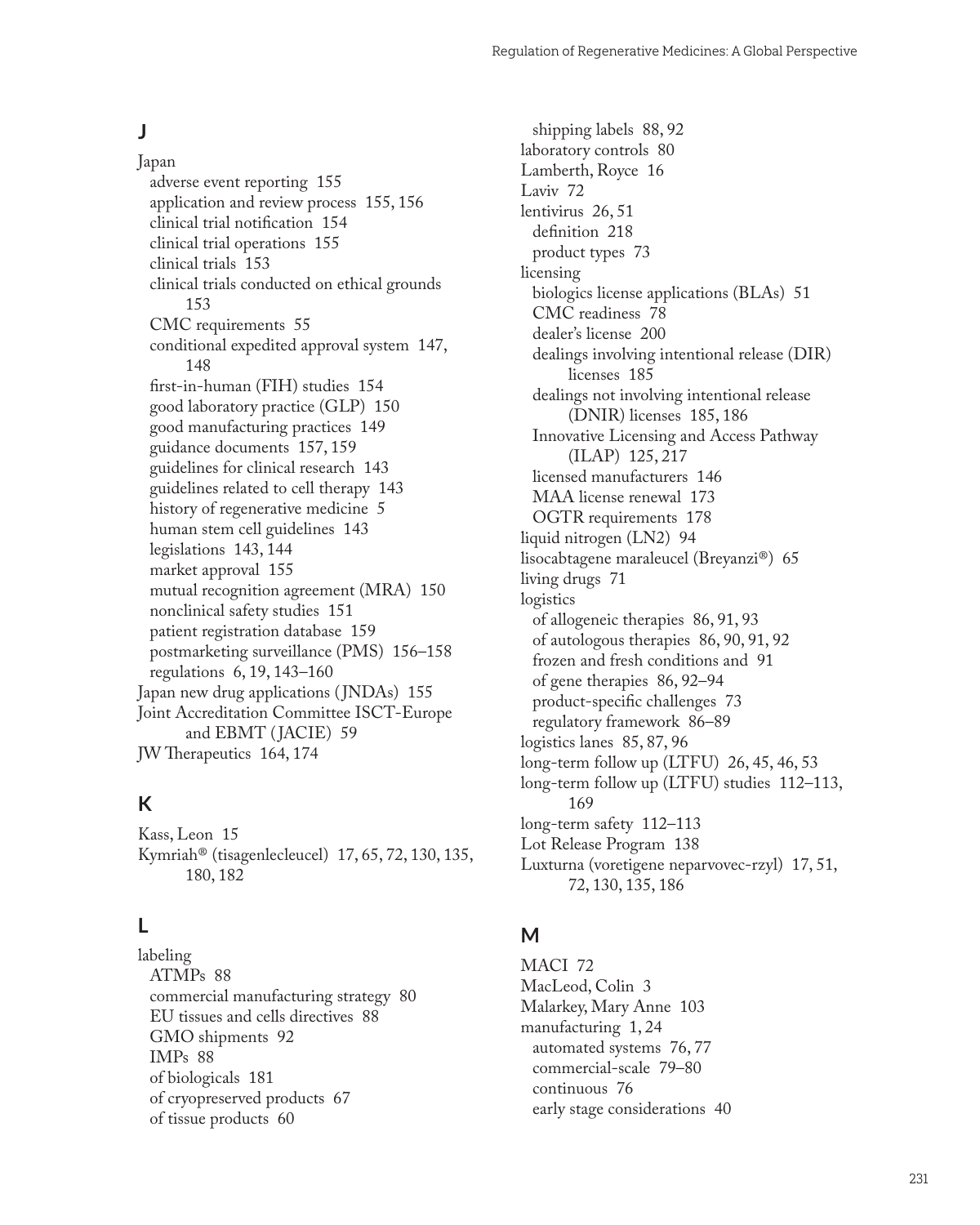example platforms [77](#page--1-0) non-standardized platforms [25](#page--1-0) optimization [75](#page--1-0) points to consider [79–80](#page--1-0) product-specific challenges [73](#page--1-0) starting materials [25](#page--1-0) strategies for commercial phase entry [77](#page--1-0) manufacturing controls. *See also* chemistry, manufacturing, and controls (CMC) appropriate [75](#page--1-0) establishment [71–80](#page--1-0) recommended reading [83](#page--1-0) sequential elements of establishing [75, 76](#page--1-0) suggested points to consider [82](#page--1-0) manufacturing facilities accreditation [146](#page--1-0) CGMP strategies [78](#page--1-0) commercial manufacturing strategy [80](#page--1-0) considerations for [81](#page--1-0) design points [77](#page--1-0), [81](#page--1-0) inspections [81](#page--1-0) on-site evaluation (OSE) [138](#page--1-0) manufacturing license [146](#page--1-0) manufacturing site concept for allogeneic therapies [93](#page--1-0) for autologous therapies [91](#page--1-0), [92](#page--1-0) market access [174](#page--1-0) marketing authorization application (MAA) accelerated approval procedures [172](#page--1-0) breakthrough therapy drug procedures [172](#page--1-0) case studies [174](#page--1-0) conditional approval procedures [172](#page--1-0) EU process and timeline [119, 120](#page--1-0) Japan new drug application ( JNDA) [155](#page--1-0) license renewal [173](#page--1-0) new drug submission (NDS) [138](#page--1-0) postapproval variations [196](#page--1-0) postmarketing vigilance requirements [197](#page--1-0) priority review and approval procedures [172](#page--1-0) procedures in China [171](#page--1-0), [172](#page--1-0) procedures in Singapore [192, 193-19](#page--1-0)6, [197](#page--1-0) requirements and process [193–196](#page--1-0) Marks, Peter W. [103](#page--1-0) master cell banks (MCBs) [59](#page--1-0) definition [218](#page--1-0) product-specific challenges [73](#page--1-0) materials commercial manufacturing strategy [80](#page--1-0) product-specific challenges [73](#page--1-0)

McCarty, Maclyn [3](#page--1-0) McNeill, Lorrie H. [103](#page--1-0) medical devices [36](#page--1-0) Medical Devices Regulations (MDR) [129](#page--1-0), [131,](#page--1-0) [134](#page--1-0) Medical Products Administrations (MPAs) [165](#page--1-0) Medical Services Advisory Committee (MSAC) [186](#page--1-0) medicinal products. *See* advanced therapy medicinal products (ATMPs) medicines. *See also* prescription medicines; prescription medicines definition of [181](#page--1-0) Medicines Act (NZ) [187](#page--1-0) Medicines and Healthcare products Regulatory Agency (MHRA) [125](#page--1-0) Medsafe [187](#page--1-0) memoranda of understanding (MOUs) [150](#page--1-0) Michigan [16](#page--1-0) microbial vectors [55](#page--1-0) Miescher. Friedrich [3](#page--1-0) minimal manipulation [100, 131](#page--1-0), [218](#page--1-0) Missouri [16](#page--1-0) mode of action (MOA) biological product [30](#page--1-0) definition of [30, 218](#page--1-0) device [31](#page--1-0) drug [31](#page--1-0) primary. *See* primary mode of action (PMOA) multi-luminance mobility test (MLMT) [43, 44](#page--1-0) mutual acceptance of data (MAD) [151](#page--1-0) mutual recognition agreements (MRAs) [150](#page--1-0), [218](#page--1-0) mycoplasma tests [66](#page--1-0)

## **N**

National Academies of Sciences, Engineering, and Medicine (US) [8](#page--1-0) National Academy of Sciences (US) [13](#page--1-0) National Bioethics Advisory Committee (NBAC) [6](#page--1-0) National Commission for the Protection of Human Subjects of Biomedical and Behavioral Research (US) [14](#page--1-0) National Competent Authority (NCA) [6](#page--1-0) National Conference of State Legislatures (US) [6](#page--1-0) National Essential Drug List (NEDL) [174](#page--1-0)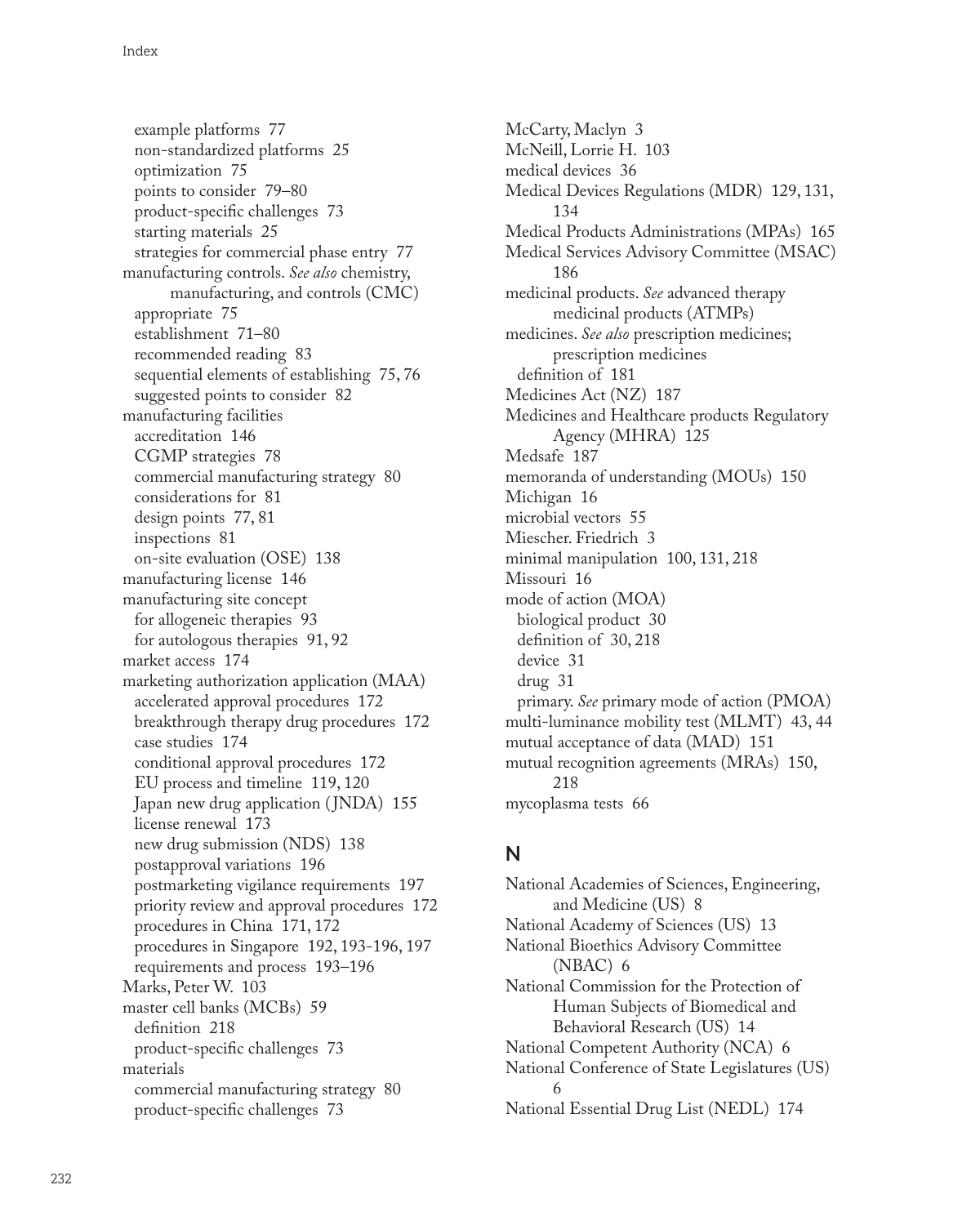National Health Act (Australia) [186](#page--1-0) National Healthcare Security Administration (NHSA) [164](#page--1-0), [174](#page--1-0) National Health Commission (NHC) [163, 164](#page--1-0) National Institute for Innovation in Manufacturing Biopharmaceuticals (NIIMBL) [76](#page--1-0) National Institute of Standards (NIST) [76,](#page--1-0) [77](#page--1-0) National Institutes for Food and Drug Control (NIFDC) [164](#page--1-0) National Institutes of Health (NIH) [76](#page--1-0) fetal tissue research policy [17](#page--1-0) guidelines [13](#page--1-0) Guidelines for Research Involving Recombinant or Synthetic Nucleic Acid Molecules (NIH Guidelines) [9, 13](#page--1-0), [14, 17](#page--1-0) Human Embryo Research Panel [14](#page--1-0) Human Fetal Tissue Research Ethics Advisory Board [17](#page--1-0) Human Fetal Tissue Transplantation Research Panel [14](#page--1-0) Office of Recombinant DNA Activities (ORDA) [12](#page--1-0) Recombinant DNA Molecule Program Advisory Committee (RAC) [9](#page--1-0), [12, 14](#page--1-0) research funding [49, 50](#page--1-0) National Medical Products Administration (NMPA) [163](#page--1-0), [164,](#page--1-0) [171](#page--1-0) National Reimbursement Drug List (NRDL), [174](#page--1-0) National Research Act (US) [14](#page--1-0) new drug submission (NDS) [138](#page--1-0) *New England Journal of Medicine* [17](#page--1-0) new organisms [188](#page--1-0) New Substances Notification (NSN) Regulations (Organisms) [134](#page--1-0) New Zealand (NZ) [187, 188](#page--1-0) Current Guidelines on the Regulation of Therapeutic Products in New Zealand [187](#page--1-0) Environmental Protection Authority (EPA) [188](#page--1-0) Gene Technology Advisory Committee (GTAC) [187](#page--1-0) legislation [187](#page--1-0) next generation sequencing (NGS) [82](#page--1-0) NIH Revitalization Act (US) [14](#page--1-0) nonclinical studies good laboratory practice (GLP) [150](#page--1-0)

Japanese Ministerial Ordinance [151](#page--1-0) non-GLP proof-of-concept studies [52](#page--1-0) Non-Satisfactory Notice (NSN) [137](#page--1-0) non-viral vectors [50](#page--1-0) No Objection Letter (NOL) [137](#page--1-0) no observed adverse effect levels (NOAELs) [52](#page--1-0) Norway [124](#page--1-0) notice of compliance with conditions (NOC/c) [138](#page--1-0) Novartis [17,](#page--1-0) [135](#page--1-0) Novartis Gene Therapies [130](#page--1-0) Novartis Pharmaceuticals [130,](#page--1-0) [180](#page--1-0) Novel and Exceptional Technology and Research Advisory Committee (NExTRAC) [13,](#page--1-0) [17](#page--1-0) NR082 ophthalmic injection [164](#page--1-0) nusinersen (Spinraza) [130](#page--1-0)

#### **O**

Obama, Barack [8](#page--1-0), [16, 17](#page--1-0) Office for Human Research Protections [12](#page--1-0) Office of Blood Research and Review (OBRR) [18](#page--1-0) Office of Cellular, Tissue, and Gene Therapies (OCTGT) [18](#page--1-0) Office of Combination Products (OCP) [14, 32](#page--1-0) Office of Policy and International Collaboration (OPIC) [131](#page--1-0) Office of Recombinant DNA Activities (ORDA) [12](#page--1-0) Office of the Gene Technology Regulator (OGTR) [177](#page--1-0) cell and gene therapy product licenses [186](#page--1-0) dealings involving intentional release (DIR) licenses [185](#page--1-0) dealings not involving intentional release (DNIR) licenses [185](#page--1-0), [186](#page--1-0) license requirements [178](#page--1-0) Office of Tissues and Advanced Therapies (OTAT) [6, 16](#page--1-0), [18](#page--1-0), [49](#page--1-0) Division of Cellular and Gene Therapies (DCGT) [102](#page--1-0), [105](#page--1-0) organizational structure [104](#page--1-0) Office of Vaccines Research and Review (OVRR) [18](#page--1-0) off-target effects [26](#page--1-0) off-the-shelf products [72](#page--1-0) challenges [73](#page--1-0)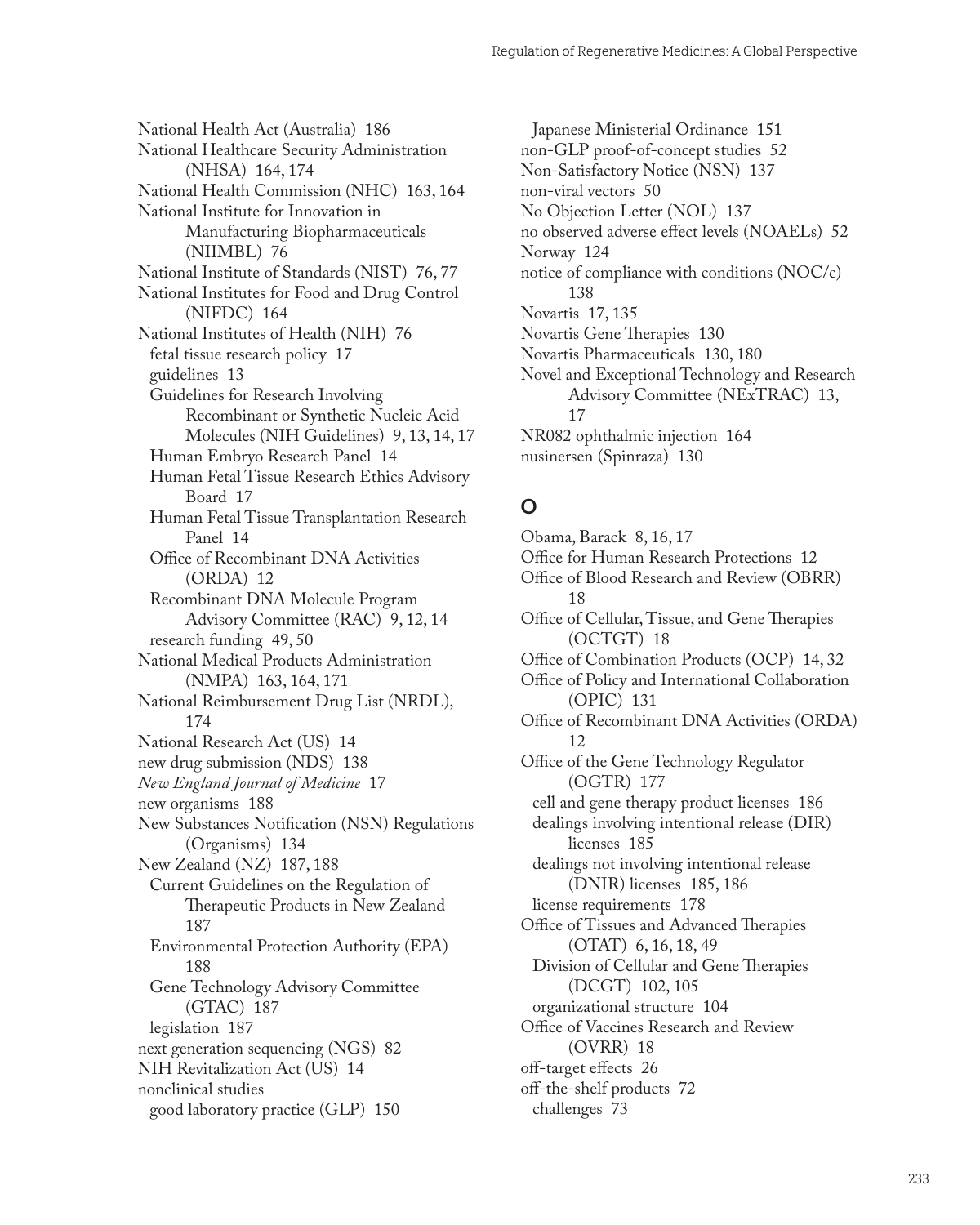suggested points to consider [82](#page--1-0) Oh, Steven [105](#page--1-0) onasemnogene abeparvovec-xioi (Zolgensma) [130](#page--1-0), [186](#page--1-0) Oncorine [163](#page--1-0), [174](#page--1-0) on-site evaluation (OSE) [138](#page--1-0) on-target off-tumor toxicity [26](#page--1-0) optimization [40,](#page--1-0) [75](#page--1-0) Organization for Economic Cooperation and Development (OECD) [151](#page--1-0) orphan drug programs [139](#page--1-0) Ortho-ACI chondrocytes [180](#page--1-0), [182](#page--1-0) Orthocell Ltd. [180](#page--1-0) Osiris Therapeutics [130](#page--1-0)

# **P**

packaging [80](#page--1-0) patient preferences [43–44](#page--1-0) patient registration system [159](#page--1-0) peptide vaccines [73](#page--1-0) peripheral blood mononuclear cells (PBMCs) [59](#page--1-0) Pharmaceutical Affairs Act (PAA) [155](#page--1-0) Pharmaceutical Affairs Law (PAL) [5, 144](#page--1-0), [147](#page--1-0) Pharmaceutical and Medical Devices Agency (PMDA) [5, 6](#page--1-0) consultation process [143](#page--1-0) consultations and meetings [152](#page--1-0) Pharmaceutical and Medical Devices (PMD) Act ( Japan) [144](#page--1-0), [147, 153](#page--1-0), [156, 159](#page--1-0) Pharmaceutical Benefits Advisory Committee (PBAC) [186](#page--1-0) Pharmaceutical Management Agency of NZ (PHARMAC) [187](#page--1-0) Pharmaceutical Regulatory Information System (PRISM) [199](#page--1-0) Pharmaceuticals, Medical Devices and Other Therapeutic Products Act (PMD Act) [5,](#page--1-0) [6](#page--1-0) Phase 1 trials [49](#page--1-0) Phase 2 trials [49](#page--1-0) Phase 3 trials [49](#page--1-0) phased trials [154](#page--1-0) Phase III or licensing trials [78](#page--1-0) pilot studies [52](#page--1-0) plasmids [218](#page--1-0) plasmid vectors [73](#page--1-0) pluripotent stem cells (PSCs). *See* induced

pluripotent stem cells (iPSCs) polymerase chain reaction (PCR) [218](#page--1-0) postapproval change management [173](#page--1-0) postmarketing surveillance (PMS) [156–158](#page--1-0) potency [25](#page--1-0) potency testing [25](#page--1-0) FDA guidance [55](#page--1-0) US regulation [108](#page--1-0) pre-BLA meetings [105](#page--1-0) precision [204](#page--1-0) preclinical assessment current trends [51](#page--1-0) good laboratory practice (GLP) [150](#page--1-0) key suggestions or recommendations [52](#page--1-0) US regulations [109](#page--1-0) pre-IND meetings [104](#page--1-0) pre-request for designation (pre-RFD) [32](#page--1-0) Prescription Drug User Fee Act VII (PDUFA VII) [17](#page--1-0) prescription medicines Australian Register of Therapeutic Goods (ARTG) [186](#page--1-0) facilitated review pathways [182,](#page--1-0) [184](#page--1-0) regulation in Australia [181–185](#page--1-0) standard review pathway [182](#page--1-0) TGA review pathways [178, 179](#page--1-0) prescription only medicines [181](#page--1-0) President's Council on Bioethics "Cloning Human Beings" [8](#page--1-0) formation [7](#page--1-0), [15](#page--1-0) primary mode of action (PMOA) [30](#page--1-0) definition [218](#page--1-0) determination by OCP [34](#page--1-0) regulatory definition [32](#page--1-0) PRIME (PRIority MEdicines) [55](#page--1-0), [218](#page--1-0) priority review [139](#page--1-0) priority review and approval procedures [172](#page--1-0) Prochymal (Human Adult Stem Cells) [130](#page--1-0) product consultation [192](#page--1-0) production [80](#page--1-0) Project Orbis [125, 185](#page--1-0), [219](#page--1-0) proof-of-concept studies [52](#page--1-0) protocols [219](#page--1-0) Provenge [72](#page--1-0) Public Health Service (PHS) Act (US) [6](#page--1-0) Section 351 [99](#page--1-0) Section 361 [4, 15](#page--1-0), [16](#page--1-0), [99](#page--1-0) public scrutiny [11](#page--1-0) Purohit-Sheth, Tejashri [104](#page--1-0)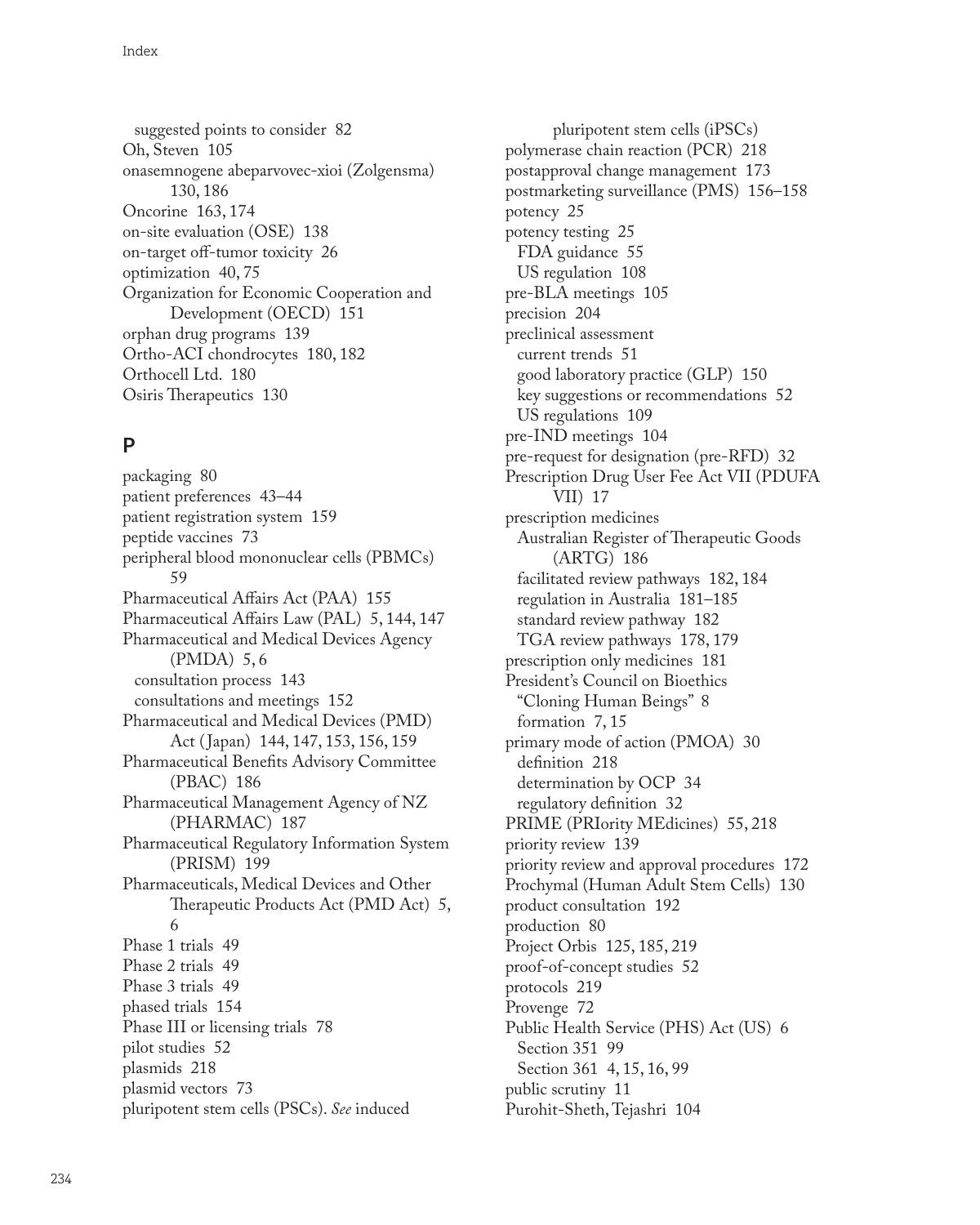# **Q**

QbD approach [82](#page--1-0) quality by design (QbD) [219](#page--1-0) quality control commercial manufacturing strategy [80](#page--1-0) regulations in China [166](#page--1-0) quality target product profile (QTTP) [40, 219](#page--1-0)

# **R**

Rabb, Harriet [6](#page--1-0), [15](#page--1-0) rapid microbial methods [66](#page--1-0) rare diseases, gene therapy for [54, 111](#page--1-0) rDNA technology [10](#page--1-0) readiness, CMC [72,](#page--1-0) [78](#page--1-0) reagents [107](#page--1-0) RECELL [72](#page--1-0) Recombinant DNA Molecule Program Advisory Committee (RAC) creation [9](#page--1-0) enhanced gene therapy review [11](#page--1-0) Human Gene Therapy Subcommittee (HGTS) [10](#page--1-0), [11](#page--1-0), [12](#page--1-0) mandate [9](#page--1-0) reduction and dissolution [12](#page--1-0) second generation [10](#page--1-0) third generation [10](#page--1-0) timeline [14](#page--1-0) recombinant DNA (rDNA) [9](#page--1-0) regenerative medical products definition of [5, 147](#page--1-0) Japanese application and review process [155,](#page--1-0) [156](#page--1-0) Regenerative Medicine Advanced Therapy (RMAT) designation [55](#page--1-0), [100–101](#page--1-0) definition [219](#page--1-0) development timeline [17](#page--1-0) devices used with RMAT products [102](#page--1-0) RMAT meetings [105](#page--1-0) Regenerative Medicine Promotion Act ( Japan) [144](#page--1-0) regenerative medicines (RM) Class I [146](#page--1-0) Class II [146](#page--1-0) Class III [146](#page--1-0) combination products [29–36](#page--1-0) definition of [4, 71](#page--1-0), [219](#page--1-0) distribution of medicines [85–96](#page--1-0) EU regulation [117–126](#page--1-0)

future directions [203–207](#page--1-0) history of [3–21](#page--1-0) logistics lanes [85, 87](#page--1-0), [96](#page--1-0) manufacturing of [1](#page--1-0) regulation in Singapore [191](#page--1-0) regulatory frameworks [6](#page--1-0) risk-based classification of [145](#page--1-0), [146](#page--1-0) standards development [76](#page--1-0) types of products [1](#page--1-0) unique properties of [23–26](#page--1-0) US regulation [99–115](#page--1-0) registration Australian Register of Therapeutic Goods (ARTG) [178](#page--1-0), [180](#page--1-0), [182, 186](#page--1-0) Drug Registration Regulation (DRR) [171](#page--1-0) fees and timelines [196](#page--1-0) Final Rule for Clinical Trials Registration and Results Information Submission (HHS) [12](#page--1-0) Human Cell and Tissue Establishment Registration (FDA) [59](#page--1-0) Institutional Biosafety Committee Registration Management System (IBC-RMS) [13](#page--1-0) patient registration databases [159](#page--1-0) registered products [164](#page--1-0) registered protocols [12](#page--1-0) retention of [196](#page--1-0) safety registration databases [13](#page--1-0) regulation manufacturing. *See* chemistry, manufacturing, and controls (CMC); *See* manufacturing controls Regulation (EC) No 726/2004 [4](#page--1-0), [6](#page--1-0), [119](#page--1-0) Regulation (EC) No 1394/2007 [4](#page--1-0), [6](#page--1-0), [117](#page--1-0) regulatory frameworks Canadian [129–130](#page--1-0) current trends [51–54](#page--1-0) EU [117–126](#page--1-0) evolution of [206](#page--1-0) future directions [206](#page--1-0) Japan [143–160](#page--1-0) logistics [86–89](#page--1-0) US [14–17](#page--1-0), [99–115](#page--1-0) US, EU, and Japan [6, 19](#page--1-0) regulatory professionals [205](#page--1-0) regulatory review expedited pathways [45](#page--1-0) hurdles during [43–44](#page--1-0)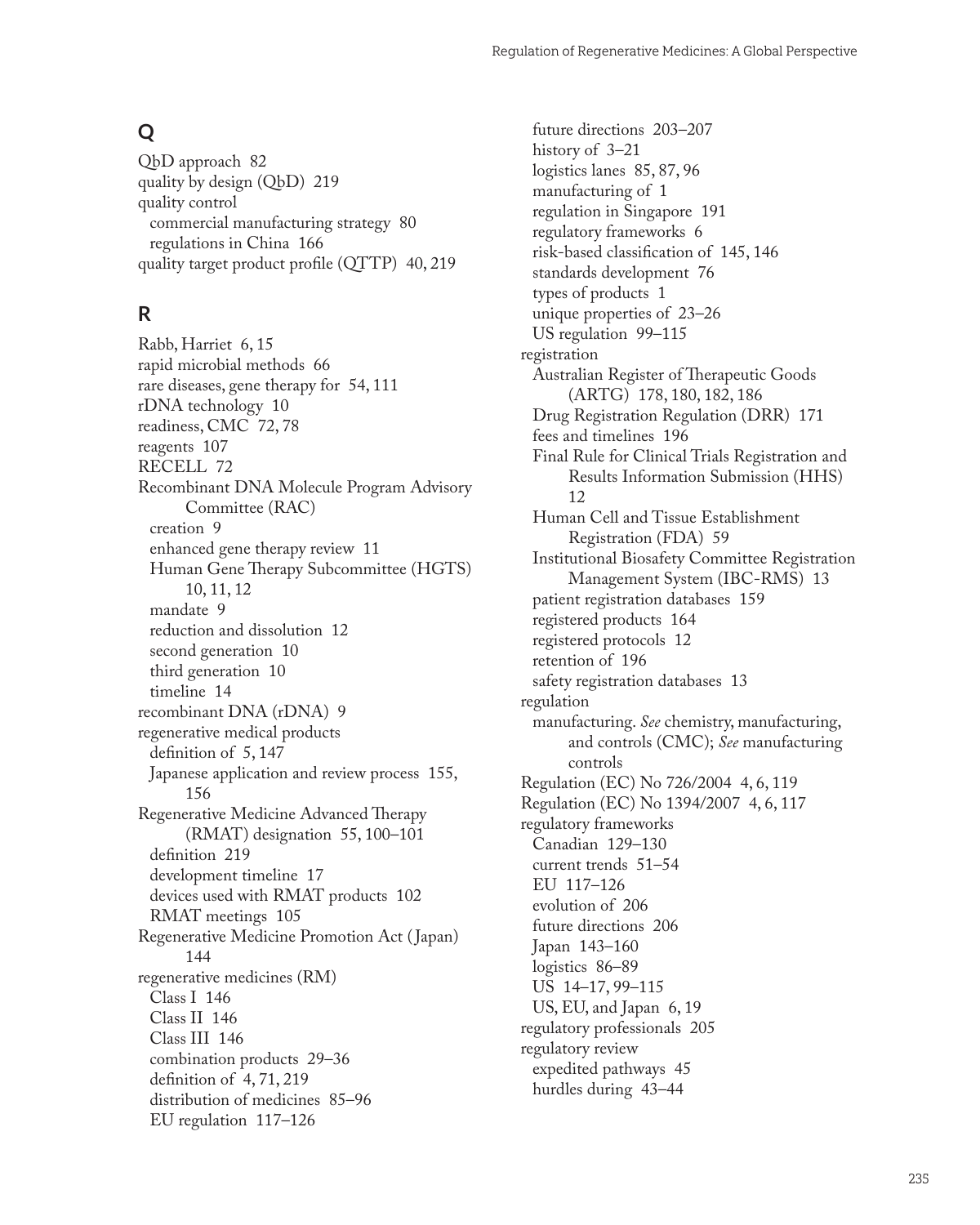regulatory science (RS) strategy consultations [152](#page--1-0) release testing considerations for [65](#page--1-0) samples for [66](#page--1-0) Relma-cel [174](#page--1-0) replication competent retrovirus (RCR) [112](#page--1-0) requests for designations (RFDs) for combination products [32–33](#page--1-0) required information [34](#page--1-0) Research Portfolio Online Reporting Tools (RePORT) [219](#page--1-0) RESTOBA [180](#page--1-0) retinal disorders, gene therapy for [54](#page--1-0) retroviral vector-based human gene therapy products [55](#page--1-0) Ricles, Laura [105](#page--1-0) risk assessment [93, 114](#page--1-0) risk assessment and risk management plans (RARMPs) [185](#page--1-0) RNA editing [24](#page--1-0) Rosenberg, Steven [11](#page--1-0)

## **S**

safety, long-term [112–113](#page--1-0) Safety of Human Cells, Tissues, and Organs for Transplantation Regulations (CTO Regulations) [129](#page--1-0), [130](#page--1-0), [131, 132](#page--1-0), [135](#page--1-0) safety reporting [199](#page--1-0) scaffolds [219](#page--1-0) Schultz, Kimberly [105](#page--1-0) serious adverse events (SAEs) definition [219](#page--1-0) reporting [197](#page--1-0), [198](#page--1-0) unexpected serious adverse drug reactions (USADRs) [199](#page--1-0) severe combined immune deficiency (SCID) [11](#page--1-0) Shanghai Sunway Biotech Co., Ltd [163](#page--1-0) Shanghai Xinzhi [164](#page--1-0) shelf-life of allogeneic therapies [92](#page--1-0), [93](#page--1-0) of autologous therapies [91, 92](#page--1-0) of fresh finished products [91](#page--1-0) *Sherley v. Sebeliusj* [16](#page--1-0) shipping and handling product-specific challenges [73](#page--1-0) transport of starting cells or tissue [60–61](#page--1-0)

shipping labels EU tissues and cells directives [88](#page--1-0) example [88](#page--1-0) GMO shipments [92](#page--1-0) SiBiono GeneTech Co. Ltd. [163](#page--1-0) Singapore chemistry, manufacturing, and controls [197](#page--1-0) clinical trial applications [198, 200](#page--1-0), [201](#page--1-0) CTGTP registration [196](#page--1-0) dealer's license [200](#page--1-0) good manufacturing practice (GMP) [198](#page--1-0) Health Products (cell, tissue, and gene therapy products) Regulations 2021 [191](#page--1-0) Health Products (Clinical Trials) Regulations [198](#page--1-0) Health Sciences Authority (HSA) [191, 192](#page--1-0), [193](#page--1-0), [196](#page--1-0), [199](#page--1-0) marketing authorization application requirements and process [193–196](#page--1-0), [197](#page--1-0) marketing authorization pathways [192](#page--1-0) postmarketing vigilance requirements [197](#page--1-0) registration fees and timelines [196](#page--1-0) regulatory environment [191–200](#page--1-0) requirements for safety reporting [199](#page--1-0) special access routes (SARs) [201](#page--1-0) Single European Code (SEC) [58,](#page--1-0) [60, 61](#page--1-0) Sista, Ramani [104](#page--1-0) somatic cell therapy [10](#page--1-0) definition of [23](#page--1-0) US regulation of [107](#page--1-0) somatic cell therapy medicinal products (SCTPs) classification of [4, 122](#page--1-0) definition [219](#page--1-0) legal definition [121](#page--1-0) Spark Therapeutics [17](#page--1-0), [130, 135](#page--1-0) Special Access Program (SAP) [139, 219](#page--1-0) special access routes (SARs) [201](#page--1-0) Spink, Katy [205](#page--1-0), [207](#page--1-0) Spinraza (nusinersen) [130](#page--1-0) spray on cells [72](#page--1-0) Standard Coordinating Body (SCB) [77](#page--1-0) standards development [76](#page--1-0) starting materials EU requirements [123](#page--1-0) human cell or tissue-based [57–62](#page--1-0) manufacturing factors [25](#page--1-0) special considerations [57–62](#page--1-0) traceability [124](#page--1-0) transport [60–61](#page--1-0)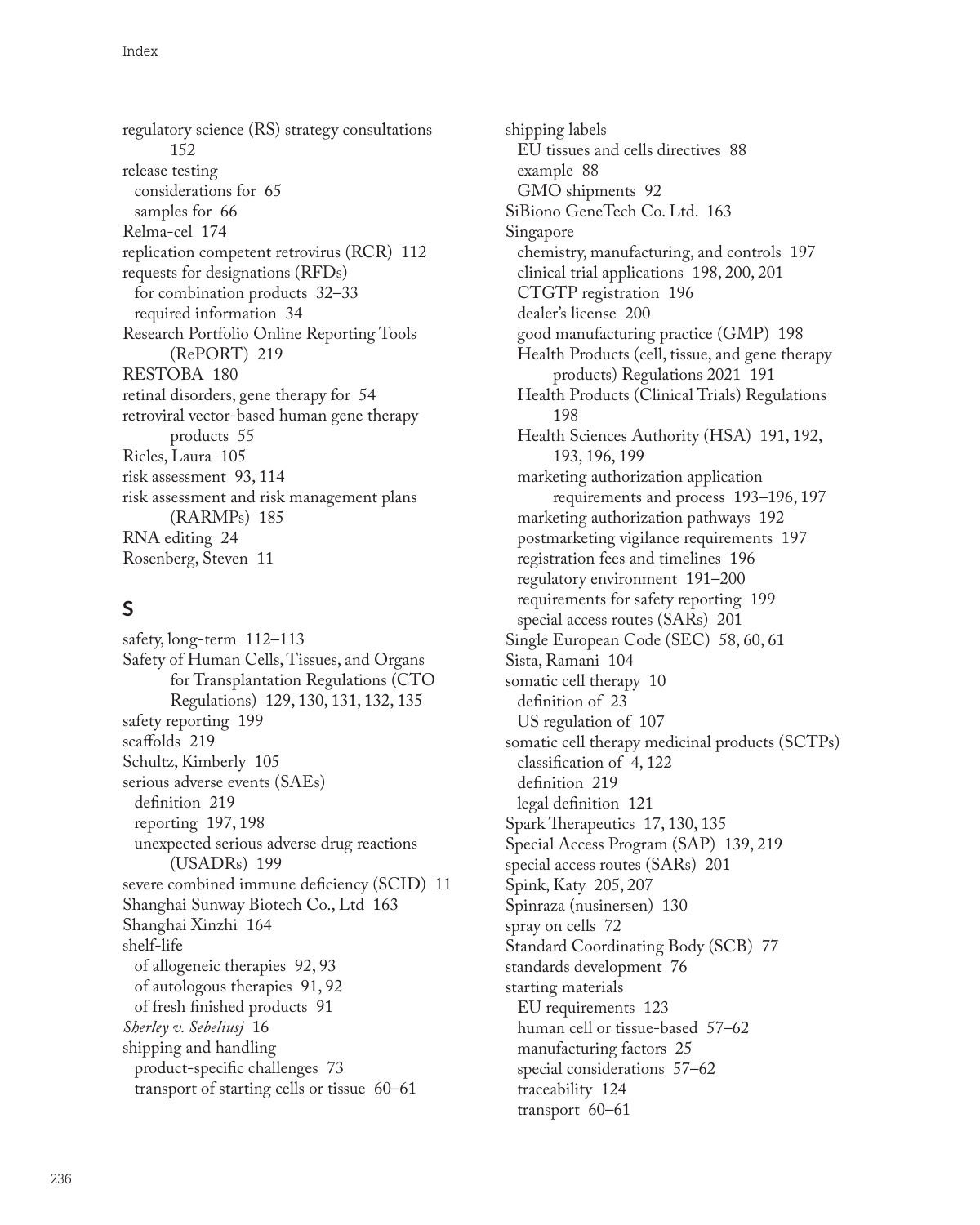Stem Cell Research Enhancement Act (US) [15](#page--1-0) stem cells definition [220](#page--1-0) embryonic. *See* embryonic stem cells (ESCs) engineered [216](#page--1-0) first human trials [16](#page--1-0) induced. *See* induced pluripotent stem cells (iPSCs) therapeutic product types [73](#page--1-0) sterility testing culture-based [66](#page--1-0) samples for [67](#page--1-0) storage of advanced therapy investigational medicinal products) [86](#page--1-0) cryopreservation [64](#page--1-0) EU GMP guidance for advanced therapy medicinal products [88](#page--1-0) EU tissues and cells directives [87](#page--1-0) of frozen regenerative medicines [94](#page--1-0) storage facilities for allogeneic therapies [92, 94](#page--1-0) need for [92](#page--1-0), [94](#page--1-0) supply chains of allogeneic therapies [93](#page--1-0) of autologous therapies [90](#page--1-0) of gene therapies [95](#page--1-0) Sweden [150](#page--1-0) Switzerland [150](#page--1-0)

### **T**

talimogene laherparepvec (Imlygic) [183](#page--1-0) target product profile (TPP) [40](#page--1-0) T-Cells [180](#page--1-0) Tecartus™ (brexucabtagene autoleucel) [65, 130](#page--1-0), [182](#page--1-0) technical documents. *See* common technical document (CTD) temperature conditions for allogeneic therapies [92, 93](#page--1-0) for autologous therapies [91](#page--1-0), [92](#page--1-0) terminology [4](#page--1-0), [164](#page--1-0) TheraCys [72](#page--1-0) therapeutic dose selection [41](#page--1-0) Therapeutic Goods Act (Australia) [177](#page--1-0), [181](#page--1-0) Therapeutic Goods Administration (TGA) [177](#page--1-0), [178](#page--1-0), [179](#page--1-0) Thomson, James [6,](#page--1-0) [15](#page--1-0)

tisagenlecleucel (Kymriah®) [65](#page--1-0), [130, 180](#page--1-0), [182](#page--1-0) tissue-engineered products (TEPs) classification of [4, 122](#page--1-0) definition [220](#page--1-0) legal definition [121](#page--1-0) tissue establishments [58–59](#page--1-0) tissue labeling [60](#page--1-0) tissue products labeling requirements [60](#page--1-0) regulatory environment in Singapore [191–200](#page--1-0) Tissue Reference Group (TRG) [14](#page--1-0), [102, 220](#page--1-0) tissue rules (FDA) [11](#page--1-0) tissue therapy regulations [10](#page--1-0) toxicity, on-target off-tumor [26](#page--1-0) traceability [89](#page--1-0) considerations for [58](#page--1-0) definition of [220](#page--1-0) EU requirements [87](#page--1-0), [124](#page--1-0) example tracking portal status information [89](#page--1-0) tracking devices [89](#page--1-0) transforming principle [3](#page--1-0) transport from procurement site to manufacturing site [60](#page--1-0)–[61](#page--1-0) shipping labels [88](#page--1-0) of starting cells or tissue [60–61](#page--1-0) 21st Century Cures Act (US) [4](#page--1-0), [6,](#page--1-0) [17, 99](#page--1-0), [100](#page--1-0)–[101](#page--1-0) Type 1 use [149](#page--1-0), [153](#page--1-0) Type 2 use [149](#page--1-0) Type A meetings [103](#page--1-0) Type B meetings [102](#page--1-0), [103](#page--1-0) Type C meetings [103](#page--1-0)

### **U**

unexpected serious adverse drug reactions (USADRs) [199](#page--1-0) United Kingdom (UK) clinical trials regulation [126](#page--1-0) medicines regulation [117](#page--1-0), [125](#page--1-0) United States (US) Clinton Administration [6, 15](#page--1-0) current state laws for embryonic stem cell and cloning research [7](#page--1-0) development timeline of guidances, regulations, and laws [14–17](#page--1-0) Guideline for Human Embryonic Stem Cell Research [8](#page--1-0)